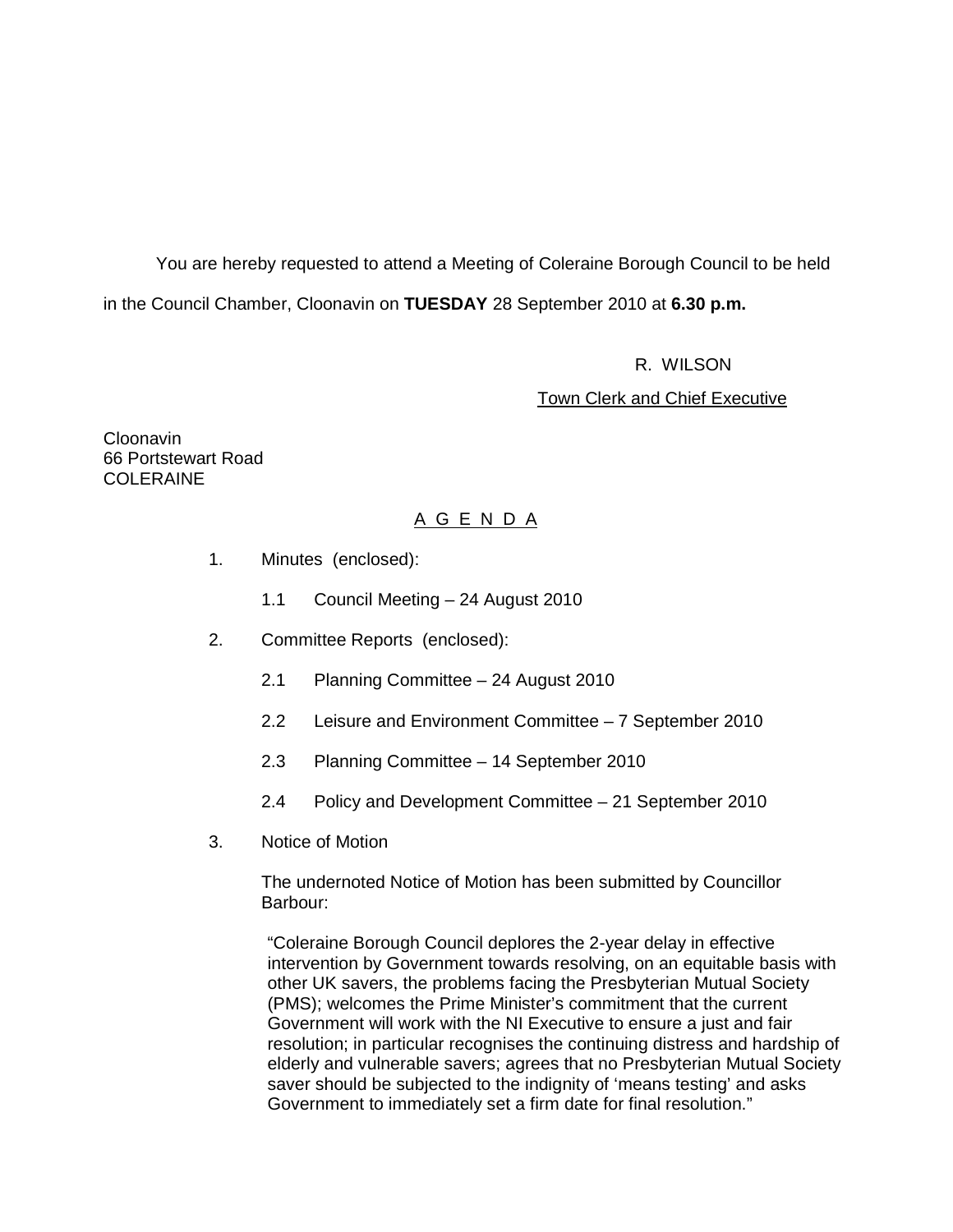- 4. Correspondence, including inter alia:
	- (a) Reports available in Members' Library (List enclosed)
- 5. Consultation List (enclosed)
- 6. Documents for Sealing
- 7. Age Concern

Elizabeth Lee, Chairman and Leah Anderson, Service Development Manager, will be in attendance to make a presentation on the work of Age Concern Causeway.

# **Enclosed for Information:**

- (1) Letter dated 26 August 2010 from OFMDFM regarding the Presbyterian Mutual Society
- (2) Letter dated 31 August 2010 from Firmus Energy regarding Gas Prices Unchanged in 2010/11
- (3) Letter dated 31 August 2010 from Social Security Agency regarding Winter Fuel Payment: Northern Ireland Awareness Campaign
- (4) Letter dated 7 September 2010 from NI Housing Executive regarding Latent Demand Testing in Macosquin and Aghadowey
- (5) Letter dated 13 September 2010 from Department of Finance and Personnel regarding the introduction of an amendment to the building legislation to make compulsory the fitting of carbon monoxide alarms
- (6) NILGA Press Release dated 13 September 2010
- (7) Letter dated 21 September 2010 from Roads Service regarding Reorganisation of Roads Service Section Offices

To: Each Member of Council 24 September 2010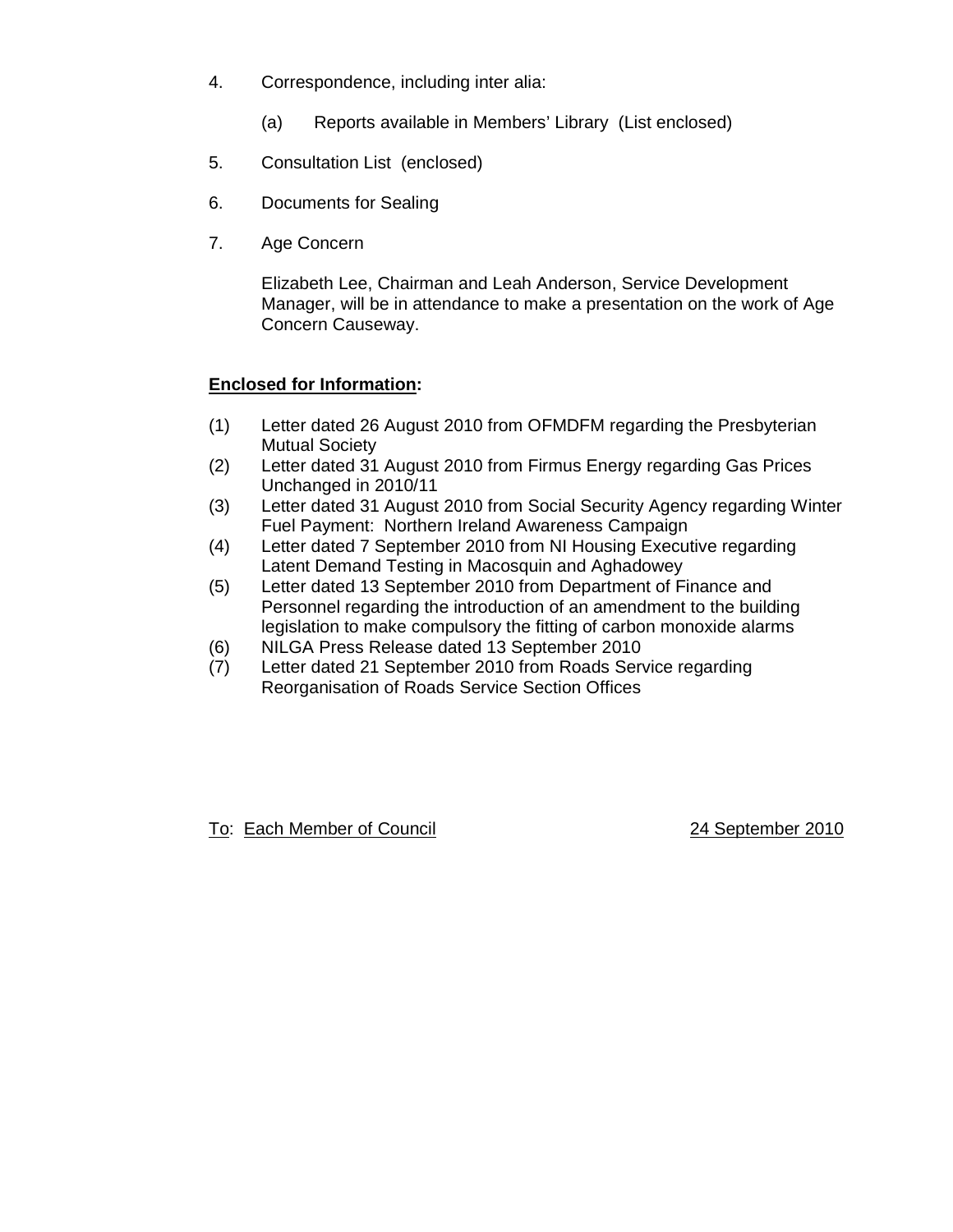## **COUNCIL MEETING**

# **24th August, 2010.**

**Present:** The Mayor, Councillor N. F. Hillis, in the Chair

#### **Aldermen**

| E. T. Black (Mrs.)  | D. McClarty          |
|---------------------|----------------------|
| W. T. Creelman      | W. J. McClure        |
| M. T. Hickey (Mrs.) | (Items $1.0 - 5.0$ ) |

#### **Councillors**

| C. S. Alexander (Ms.) | S. Gilkinson        |
|-----------------------|---------------------|
| D. D. Barbour         | D. Harding          |
| J. M. Bradley         | W. A. King          |
| O. M. Church (Mrs.)   | R. A. Loftus (Mrs.) |
| T. J. Deans           | G. McLaughlin       |
| E. P. Fielding (Mrs.) | R. A. McPherson     |
| <b>B.</b> Fitzpatrick | A. McQuillan        |

#### **Officers in Town Clerk and Chief Executive, Director of Technical Attendance:** Services, Director of Corporate Services, Interim Director of Leisure Services, Head of Development Services, Head of Performance, Policy and Governance and Administrative Assistant

#### **1.0 MAYOR'S REMARKS**

#### **1.1 Condolences**

1.1.1 Tragedy in Castlerock  $-3<sup>rd</sup>$  August, 2010

The Mayor expressed sadness for the tragedy which occurred in Castlerock as a result of which two young men, Aaron Davidson and Neil McFerran, lost their lives. Letters of sympathy had been sent to the families.

#### 1.1.2 Mr. Jeremy White

The Mayor expressed condolences to former Mayor Mr. John White and his wife, on the sudden death of their son Jeremy. A letter of sympathy had been sent to Mr. and Mrs. White.

#### **2.0 MINUTES**

The Minutes of the Council Meeting of 27<sup>th</sup> July, 2010 were confirmed and signed.

#### **3.0 COMMITTEE REPORT**

#### **3.1 Planning Committee**

The Chairman, Alderman McClure, moved the adoption of the Planning Committee Report; this was duly seconded by Councillor Fitzpatrick and agreed.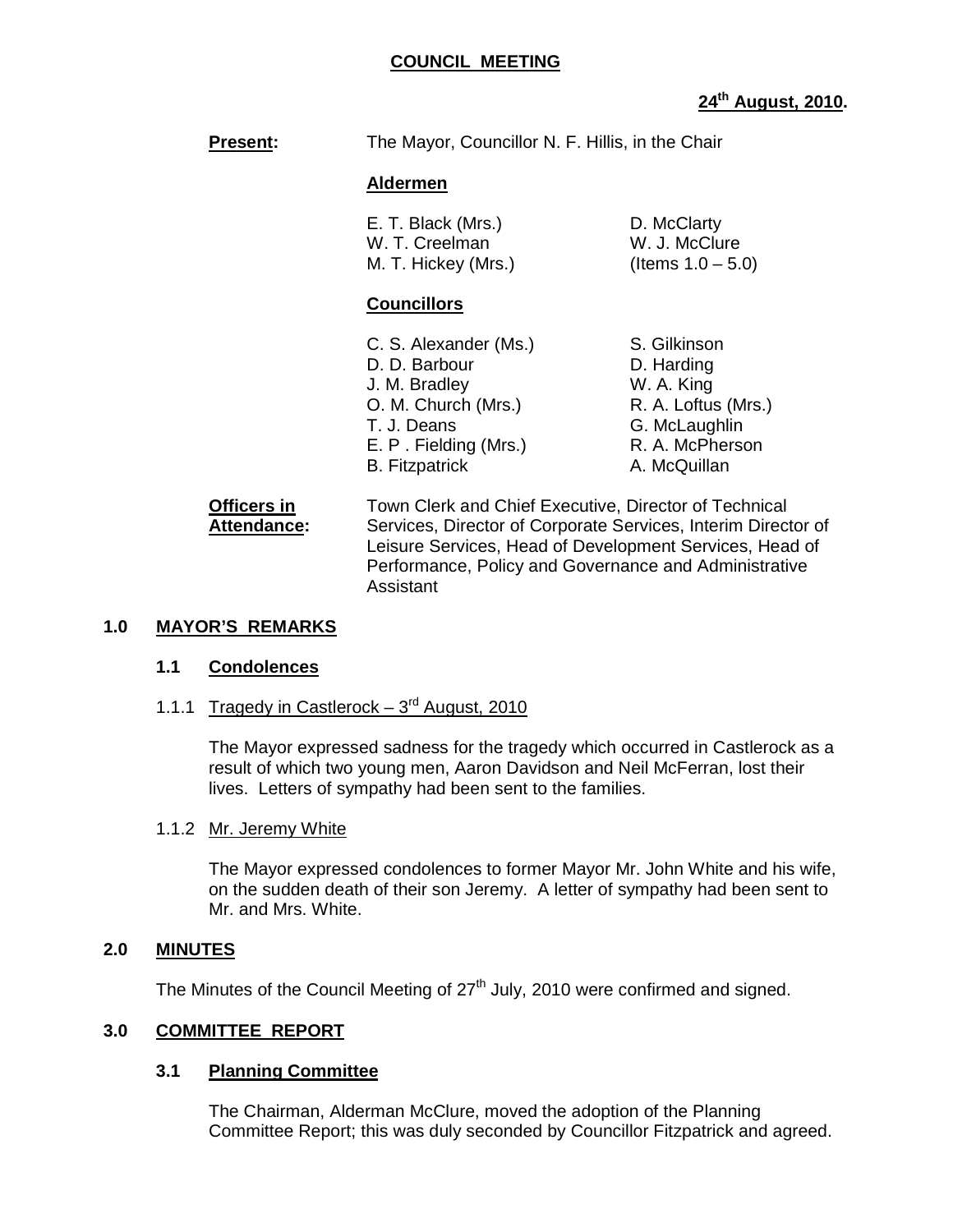## **4.0 DEVELOPMENT SERVICES' REPORT**

The Report of the Head of Development Services was considered (previously supplied).

Matters arising:

## **4.1 Public Art East Strand**

Members noted information on funding for a piece of Public Art at East Strand, Portrush, as contained in the report.

## **Agreed:**

 That the £49,824 funding from the Arts Council of Northern Ireland be accepted and a competition for commission of the piece of Public Art be initiated with a view to completion of the scheme by March 2011, subject to match funding from the Northern Ireland Tourist Board at £50,000.

## **4.2 Portrush Regeneration Group**

Members noted a request for a Councillor representative to sit on the Selection Panel for appointment of private/community representatives to the Portrush Regeneration Group.

## **Agreed:**

That Councillors Ms. Alexander and Gilkinson be nominated to the Panel.

## **4.3 Causeway Coast and Glens Review**

The Head of Development Services presented an update on contributions made by partner Councils to the Causeway Coast and Glens tourism bodies. Ms. Mann outlined a proposal for collaboration in drawing up a joint terms of reference for review of Causeway Coast and Glens, with Coleraine Borough Council leading on behalf of the partner Councils. Strategic context would be determined in liaison with funding bodies.

It was noted that Causeway Coast and Glens had agreed for up to £600 from each Council contribution to be used to pay for the review.

# **Agreed:**

 That Council works on a joined-up approach with partner Councils, taking into account the issues outlined in the report.

# **5.0 TECHNICAL SERVICES' REPORT**

The Report of the Director of Technical Services was considered (previously supplied).

Matters arising:

# **5.1 Carbon Monoxide Detectors**

Members noted that, following the tragic deaths in Castlerock, a number of Councils had indicated their intention to contact Central Government regarding the fitting of carbon monoxide detectors being made mandatory in new works.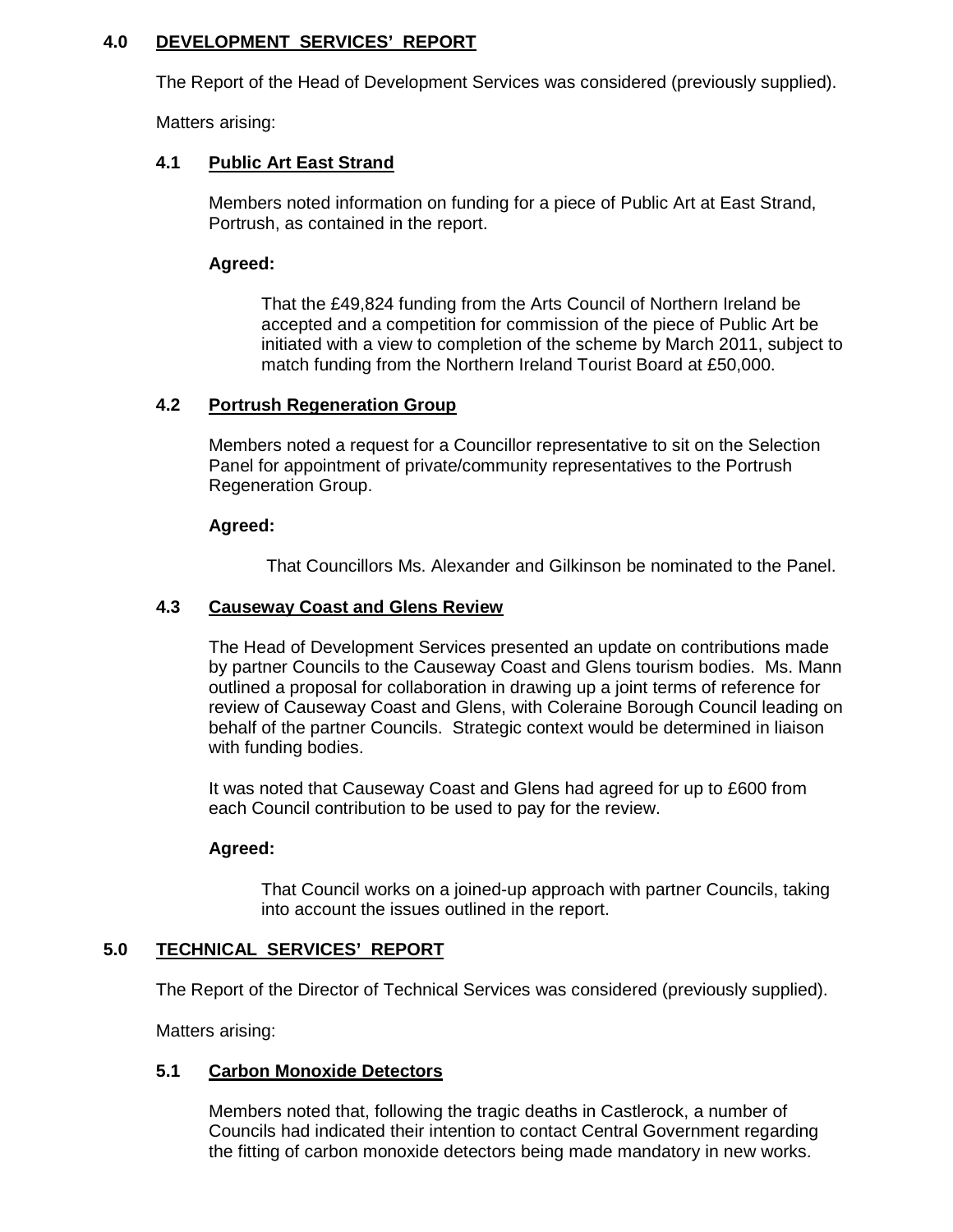#### **Agreed:**

 That a letter be sent to the Office of the First Minister and Deputy First Minister, with copies to Ministers Wilson and Foster, supporting the urgent introduction of legislation in respect of early warnings of carbon monoxide generation.

It was noted that such legislation could be effected by making it a statutory requirement under Building Regulations that carbon monoxide alarms be fitted on new buildings, renovations, fuel appliance replacements, installations etc.

As an interim measure, an information sheet advising the fitting of carbon monoxide detectors within properties was being prepared for inclusion with all Building Control approvals issued by Council.

In response to Members' comments, the Director of Technical Services would investigate which body was responsible for overseeing the work of registered gas fitters. He would also ascertain whether a requirement for carbon monoxide detectors to be fitted could stipulate mains connection and write accordingly.

#### **6.0 LAND AND PROPERTY REPORT**

#### **6.1 RNLI**

 Consideration was given to information on the proposed lease of the Garage and Lookout sites in Casletrock to RNLI, as contained in the report.

#### **Agreed:**

That Council grants RNLI a five-year lease of the Garage and Lookout sites in Castlerock at a nominal rent.

#### **7.0 CARBON MONOXIDE**

 Read letters from Newtownabbey Borough Council and Dungannon and South Tyrone Borough Council (previously supplied) requesting support for the introduction of legislation requiring carbon monoxide monitors to be fitted when gas appliances are installed.

#### **Agreed:**

That Council supports the requests for introduction of this legislation.

#### **8.0 'KEEP THE POST PUBLIC' COALITION**

Read letter from the Communication Workers' Union dated 12<sup>th</sup> August, 2010 (previously supplied) requesting support for this campaign.

#### **Agreed:**

That Council support the 'Keep the Post Public' campaign.

#### **9.0 DOCUMENTS FOR SEALING**

Resolved:

That the following documents be sealed: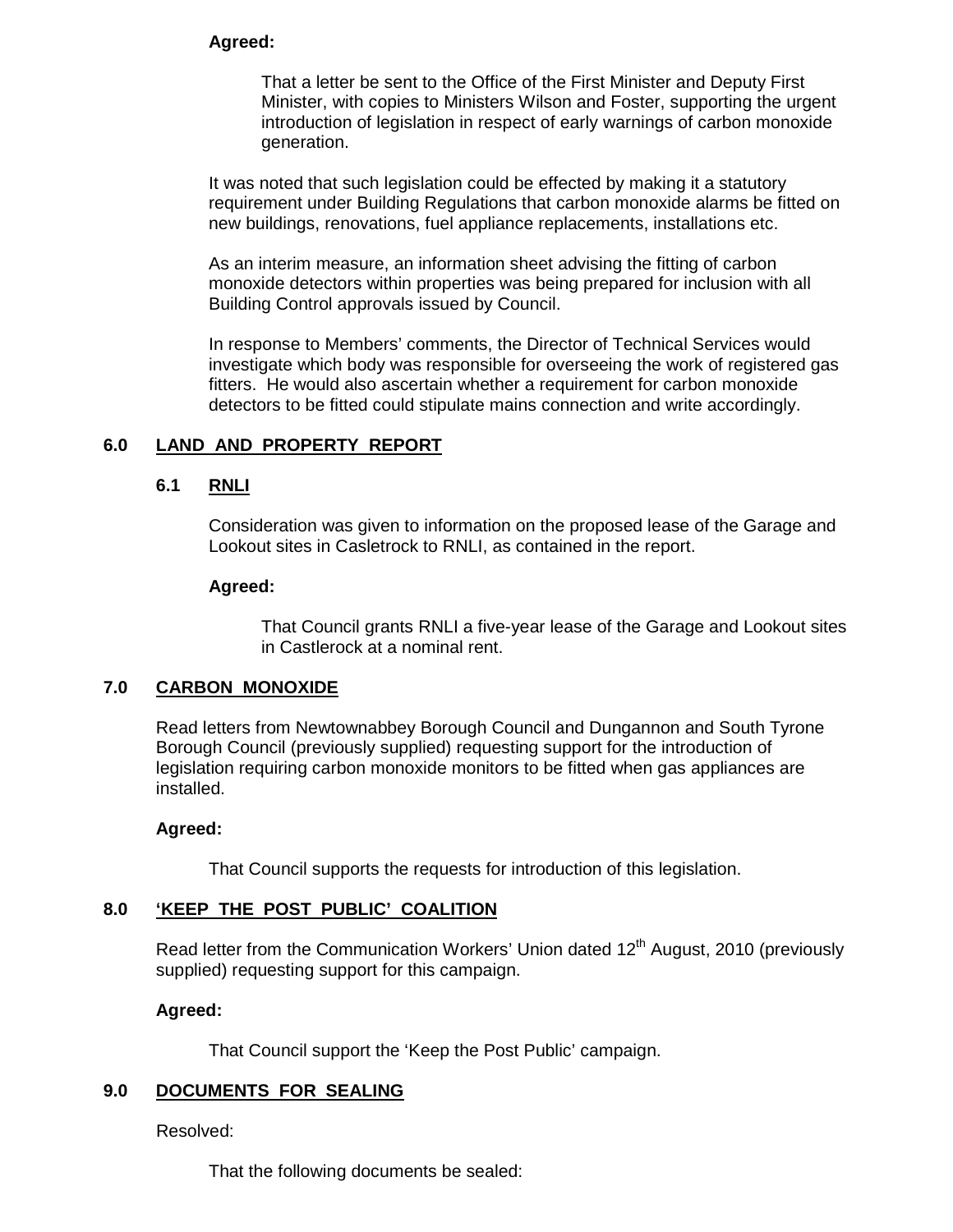| 1. | <b>Renewal of Lease</b>          | Council to Mr. & Mrs. Fullerton - South<br>Pier Café, Portrush.                                                             |  |
|----|----------------------------------|-----------------------------------------------------------------------------------------------------------------------------|--|
| 2. | Conveyance and Counterpart       | R. Martin Jnr., Ms. A. Anderson and Ulster<br>Bank Ltd. to Council - Lands at Station<br>Square, Eglinton Street, Portrush. |  |
| 3. | Form of Easement (in triplicate) | Council to W. J. and T. M. E. Harten -<br>Lands at 32 Newmills Road, Coleraine.                                             |  |
| 4. | <b>Cemetery Titles</b>           | Grant of Right of Burial – Deeds Register<br>Nos. 3652 - 3658 inclusive.                                                    |  |
|    |                                  | Agherton<br>2<br><b>Ballywillan</b><br>$\overline{2}$<br>Coleraine<br>Kilrea                                                |  |

#### **10.0 PROJECT MANAGER - DHU-VARREN, PORTRUSH**

Reference was made to public concern over cessation of funding by the Department for Social Development for the post of Project Manager working with the Dhu-Varren Community Action team. Members recognised the serious impact this decision would have on the community and the development work which had taken place within this estate.

Portstewart 2

Council's support in helping to source additional funding to ensure the continuation of the project until bids could be made for longer term funding, was requested.

The Head of Development Services confirmed that all possible support and information would be given to the Group to assist with lobbying for the continuation of the post.

#### **11.0 BRITAIN IN BLOOM COMPETITION**

Members extended congratulations to the Technical Services and Leisure Services teams involved in preparing the Borough for this competition, results of which would be announced on 29<sup>th</sup> September, 2010.

A suggestion that Dairy Produce Packers be asked to sponsor hanging baskets on the property fence during future summer periods, was noted.

#### **12.0 NILGA - IMPROVEMENT COLLABORATION AND EFFICIENCY PROGRAMME GOVERNANCE CONSULTATION**

Members noted this Consultation document (circulated).

#### **Agreed:**

That authority be delegated to the Leisure and Environment Committee meeting on 6<sup>th</sup> September, 2010 to consider a response to the Consultation.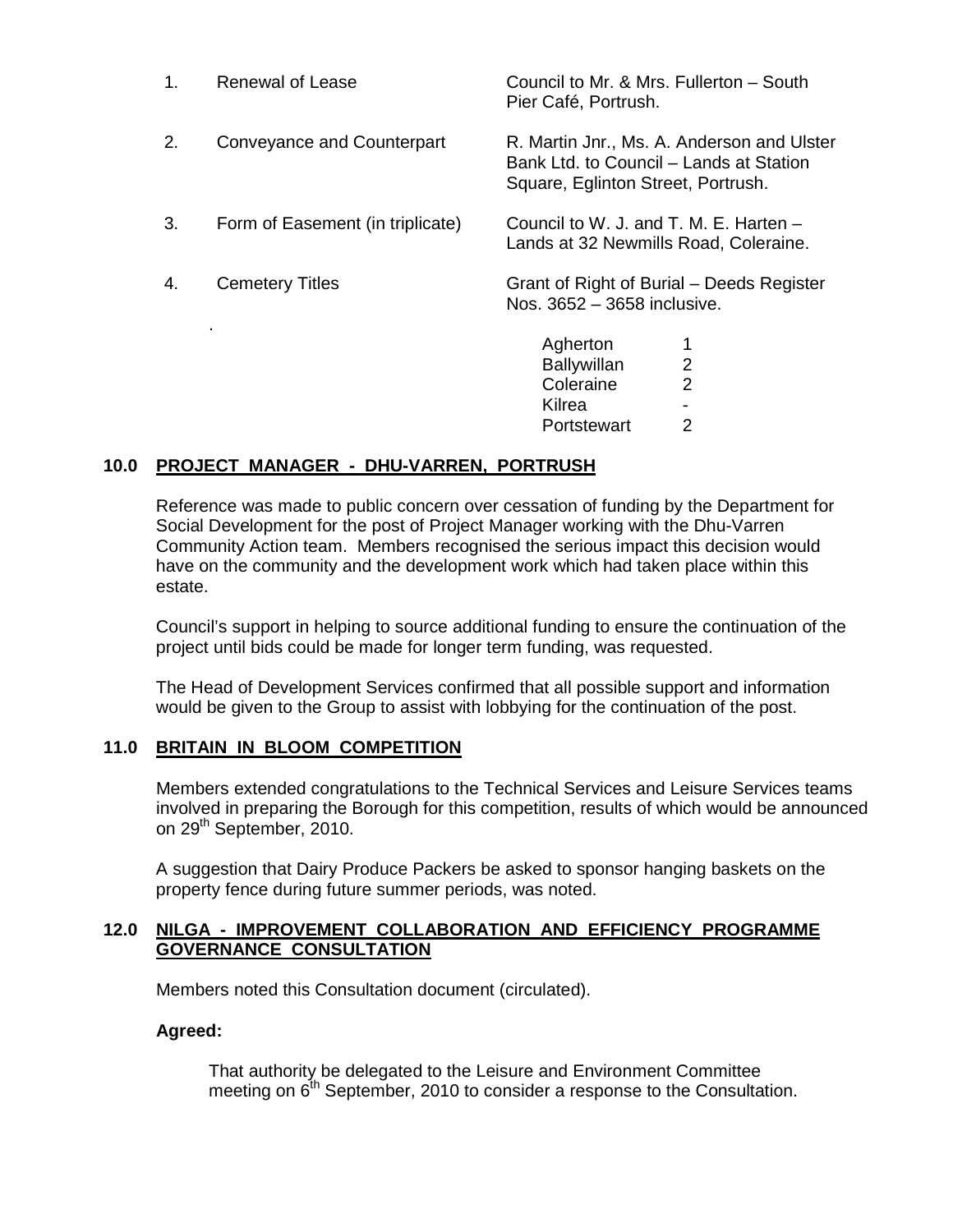# **PLANNING COMMITTEE**

# **24 August 2010.**

| <b>Present:</b>               | Alderman W. J. McClure in the Chair                                                                                                                                                              |                                                                                                                                                                                 |
|-------------------------------|--------------------------------------------------------------------------------------------------------------------------------------------------------------------------------------------------|---------------------------------------------------------------------------------------------------------------------------------------------------------------------------------|
|                               | The Mayor, Councillor N. F. Hillis                                                                                                                                                               |                                                                                                                                                                                 |
|                               | <b>Aldermen</b>                                                                                                                                                                                  |                                                                                                                                                                                 |
|                               | E. T. Black (Mrs.)<br>M. T. Hickey (Mrs.)<br>(Items $3.0 - 9.0$ )                                                                                                                                | W. T. Creelman<br>D. McClarty                                                                                                                                                   |
|                               | <b>Councillors</b>                                                                                                                                                                               |                                                                                                                                                                                 |
|                               | C. S. Alexander (Ms.)<br>(Items $2.2 - 9.0$ )<br>D. D. Barbour<br>J. M. Bradley<br>(Items $2.4 - 9.0$ )<br>O. M. Church (Mrs.)<br>E. P. Fielding (Mrs.)<br><b>B.</b> Fitzpatrick<br>S. Gilkinson | D. Harding<br>W. A. King<br>(Items $2.10 - 9.0$ )<br>R. A. Loftus (Mrs.)<br>G. L. McLaughlin<br>R. A. McPherson<br>(Items $2.2 - 9.0$ )<br>A. McQuillan<br>(Items $3.0 - 9.0$ ) |
| Also in<br><b>Attendance:</b> | Representatives from the Planning Service -<br>Mr. P. Duffy and Mr. G. McClelland                                                                                                                |                                                                                                                                                                                 |
| Officers in<br>Attendance:    | <b>Principal Administrative Officer and Administrative</b><br>Assistant                                                                                                                          |                                                                                                                                                                                 |
| Apology:<br>The Deputy Mayor  |                                                                                                                                                                                                  |                                                                                                                                                                                 |

## **1.0 WELCOME**

The Chairman welcomed everyone to the Meeting.

## **2.0 PLANNING APPLICATIONS**

A list of twenty-six applications was presented for consideration (previously supplied).

#### **Applications Deferred from Previous Meeting**

| 2.1 | Application No. 1               |
|-----|---------------------------------|
|     | C/2007/0620/F                   |
|     | Proposed development to provide |
|     | 3 no. townhouses at 10 Dhu-     |
|     | Varren Park, Portrush for       |
|     | Oakgrange Properties Ltd.       |
|     |                                 |

The opinion of the Planning Service was to approve.

It was agreed that the application be approved.

2.2 Application No. 2 C/2007/0927/O Single storey dwelling (disabled

The opinion of the Planning Service was to refuse.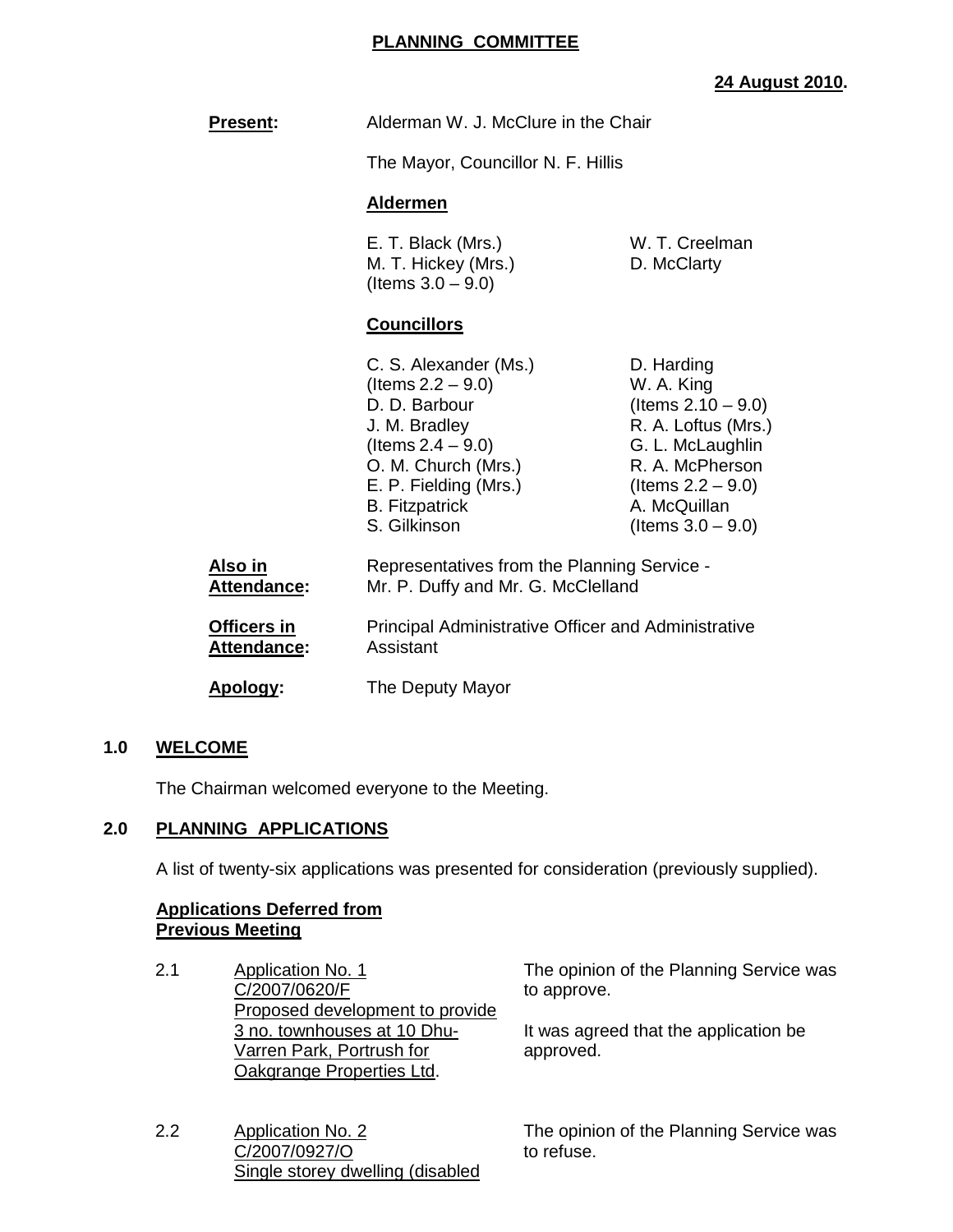applicant) adjacent and rear of 53 Ballygawley Road, Aghadowey for Mr. P. McLaughlin

2.3 Application No. 3 C/2007/0959/O Proposed site for 2 no. two storey dwellings and detached garages at Boleran Road, Ringsend, Garvagh (36m south east of 97 Boleran Road) for Mr. D. Mullan

It was agreed that the application be refused.

The opinion of the Planning Service was to refuse.

It was proposed by Councillor Mrs. Loftus, seconded by Councillor McLaughlin and agreed:

> That the application be deferred for one month to facilitate an office meeting on the grounds that all material planning considerations had not been assessed.

The opinion of the Planning Service was to refuse.

It was proposed by Councillor Mrs. Loftus, seconded by Councillor McLaughlin and agreed:

> That the application be deferred for one month to facilitate an office meeting on the grounds that all material planning considerations had not been assessed.

The opinion of the Planning Service was to approve.

It was agreed that the application be approved.

The opinion of the Planning Service was to refuse.

It was proposed by Councillor Ms. Alexander, seconded by Councillor Mrs. Church and agreed:

> That the application be deferred for one month to facilitate an office meeting on the grounds that all material planning considerations had not been assessed.

2.7 Application No. 7 C/2009/0588/O

2.5 Application No. 5

2.6 Application No. 6

C/2009/0244/O

C/2009/0523/F

Mr. J. Shannon

Dwelling and garage (infill site) between 34 and 38 Moneygran Road, Kilrea for Mr. S. O'Boyle

Retain and renovate existing nonlisted vernacular stone building and change of use to domestic dwelling and provide single storey

extension 100m north of 22 Crevolea Road, Aghadowey for

> The opinion of the Planning Service was to refuse.

2.4 Application No. 4 C/2009/0014/F Agricultural storage shed for storing farm machinery, hay and temporary animal shelter 70m north east of No. 121 Agivey Road, Kilrea for Mr. M. McCormack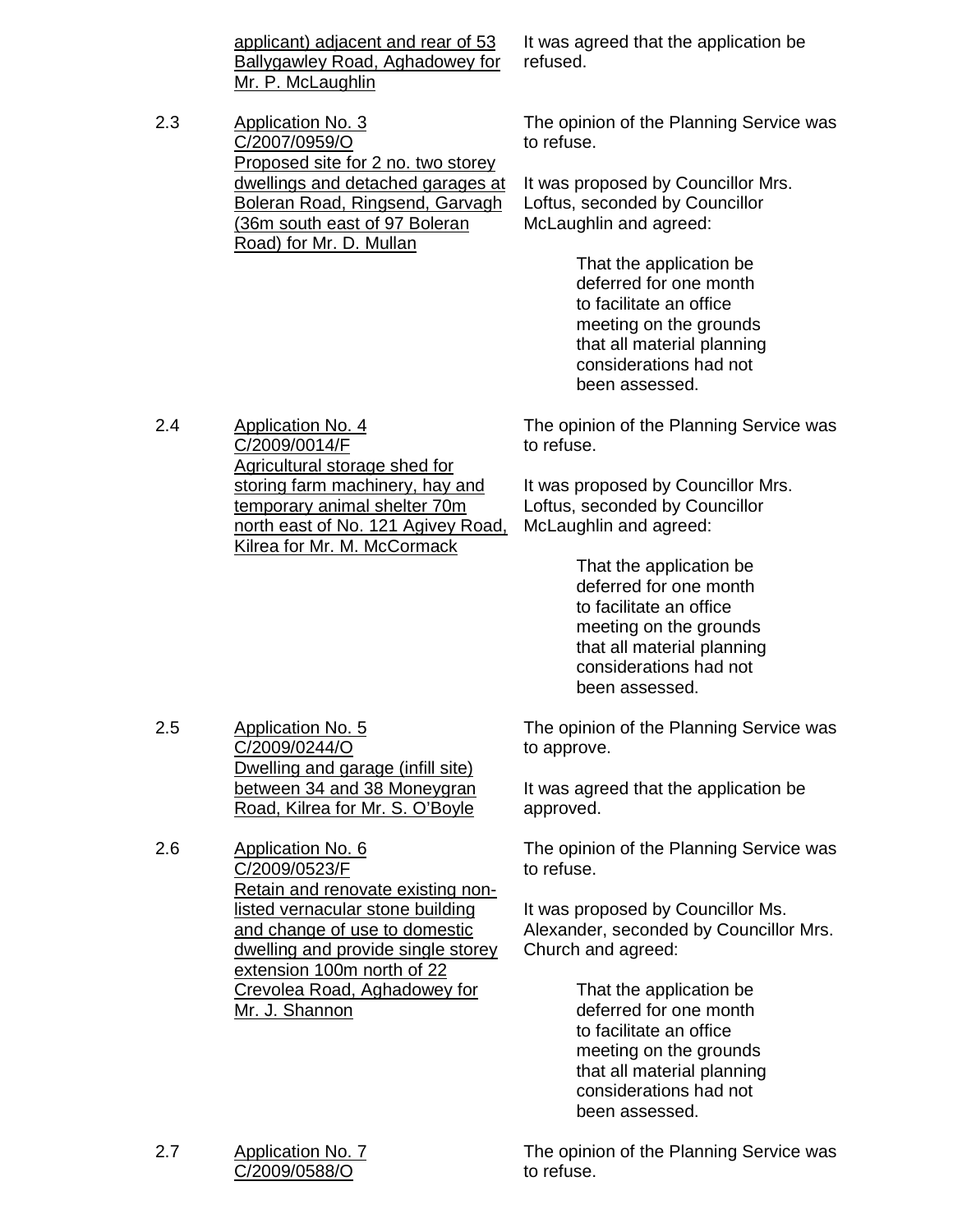|      | Proposed detached farm dwelling<br>and garage 70m south east of 36<br>Killeague Road, Coleraine for Mr.<br>and Mrs. J. McFaul                            | It was proposed by Councillor Mrs.<br>Church, seconded by Councillor<br>Fitzpatrick and agreed:                                                                                  |
|------|----------------------------------------------------------------------------------------------------------------------------------------------------------|----------------------------------------------------------------------------------------------------------------------------------------------------------------------------------|
|      |                                                                                                                                                          | That the application be<br>deferred for one month<br>to facilitate an office<br>meeting on the grounds<br>that all material planning<br>considerations had not<br>been assessed. |
| 2.8  | <b>Application No. 8</b><br>C/2009/0692/O                                                                                                                | The opinion of the Planning Service was<br>to approve.                                                                                                                           |
|      | Site of proposed farm dwelling and<br>detached double garage 50m<br>south of No. 11 Drumeil Road,<br><b>Aghadowey, Coleraine for</b><br>Mr. F. McNicholl | It was agreed that the application be<br>approved.                                                                                                                               |
| 2.9  | <b>Application No. 9</b><br>C/2009/0727/O<br>New dwelling on a farm 60m north                                                                            | The opinion of the Planning Service was<br>to refuse.                                                                                                                            |
|      | east of 204 Ballycairn Road,<br>Coleraine for Mr. and Mrs. A.<br>McCollum                                                                                | The application had now been withdrawn                                                                                                                                           |
| 2.10 | <b>Application No. 10</b><br>C/2009/0743/O                                                                                                               | The opinion of the Planning Service was<br>to refuse.                                                                                                                            |
|      | Proposed site for dwelling and<br>garage 220m south west of 54<br><b>Burrenmore Road, Castlerock for</b><br><u> Mr. P. Cunning</u>                       | It was proposed by Alderman Creelman,<br>seconded by Councillor McPherson and<br>unanimously agreed:                                                                             |
|      |                                                                                                                                                          | <b>That Council support</b><br>an approval.                                                                                                                                      |
| 2.11 | <b>Application No. 11</b><br>C/2009/0780/F                                                                                                               | The opinion of the Planning Service was<br>to approve.                                                                                                                           |
|      | Development of brown field infill<br>site to provide single split level<br>dwelling and detached garage and                                              | It was proposed by Councillor Ms.<br>Alexander and seconded by the Mayor:                                                                                                        |
|      | associated site works (amended<br>plans, changes to house design)<br>adjacent to No. 9 Craigahulliar<br>Road, Portrush for W. Patterson                  | That Council support a<br>refusal.                                                                                                                                               |
|      |                                                                                                                                                          | On being put to the Meeting the proposal<br>was carried, nine members voting in<br>favour and one member voting against.                                                         |
| 2.12 | <b>Application No. 12</b>                                                                                                                                | The opinion of the Planning Service was                                                                                                                                          |

2.12 Application No. 12 C/2009/0781/F Proposed re-design of housing development to supersede approval C/2006/0999/F (house type 10 re-designed from detached

to approve.

It was agreed that the application be approved.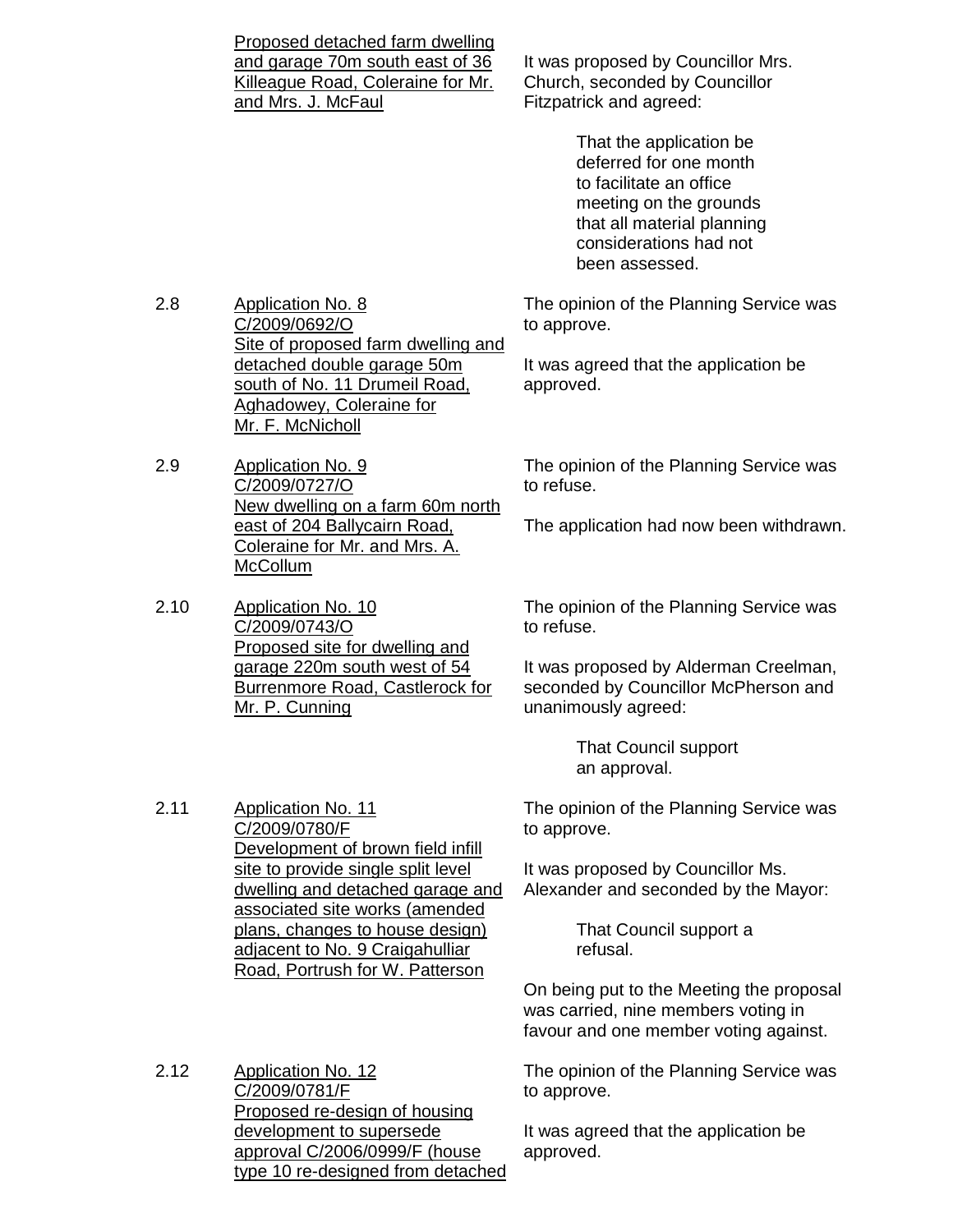dwelling to semi-detached dwelling) at 111 Grove Road, Swatragh for Mr. B. Diamond

2.13 Application No. 13 C/2010/0002/F Proposed new farm dwelling and garage adjacent to 91 Killyvally Road, Garvagh for Mr. R. Armstrong

The opinion of the Planning Service was to approve.

It was agreed that the application be approved.

## **3.0 BRIEFING BY DIVISIONAL PLANNING MANAGER**

 The Chairman welcomed Mrs. M. MacIntyre, Divisional Planning Manager, who was in attendance to update members on general planning matters and the Extended Streamlined Consultation Scheme.

 Mrs. MacIntyre thanked Council for the invitation and proceeded to update members on the present situation with regard to planning.

 It was noted that at the end of the business year 2,696 planning applications (757 in the Coleraine Borough area) had been received, depicting a 4 per cent decrease. With regard to the extended roll out scheme, from 1 February 2010 – 13 August 2010, there had been 210 decisions. There also had been a noticeable reduction in processing time in all sections.

 Mrs. MacIntyre advised that the Planning Service was facing a period of financial pressure and that a proposal was currently being implemented to redeploy 271 members of staff across the province. At present the Division had 69 posts in operations which would be reduced by 27 leaving 42 across the two offices.

 During the period of discussion which ensued Mrs. MacIntyre answered members' various questions.

The Chairman thanked Mrs. MacIntyre for attending.

# **4.0 NEW APPLICATION**

4.1 Application No. 5 C/2010/0095/O Proposed development for residential use at 18-20 Ballynameen Avenue, Garvagh for Mr. R. McFaul

The opinion of the Planning Service was to refuse.

It was proposed by Councillor McQuillan, seconded by Councillor Mrs. Church and agreed:

> That the application be deferred for one month to facilitate an office meeting on the grounds that all material planning considerations had not been assessed.

# **5.0 DEFERRED APPLICATION**

5.1 Application No. 2 C/2007/0927/O

Councillor McQuillan referred to this application and proposed: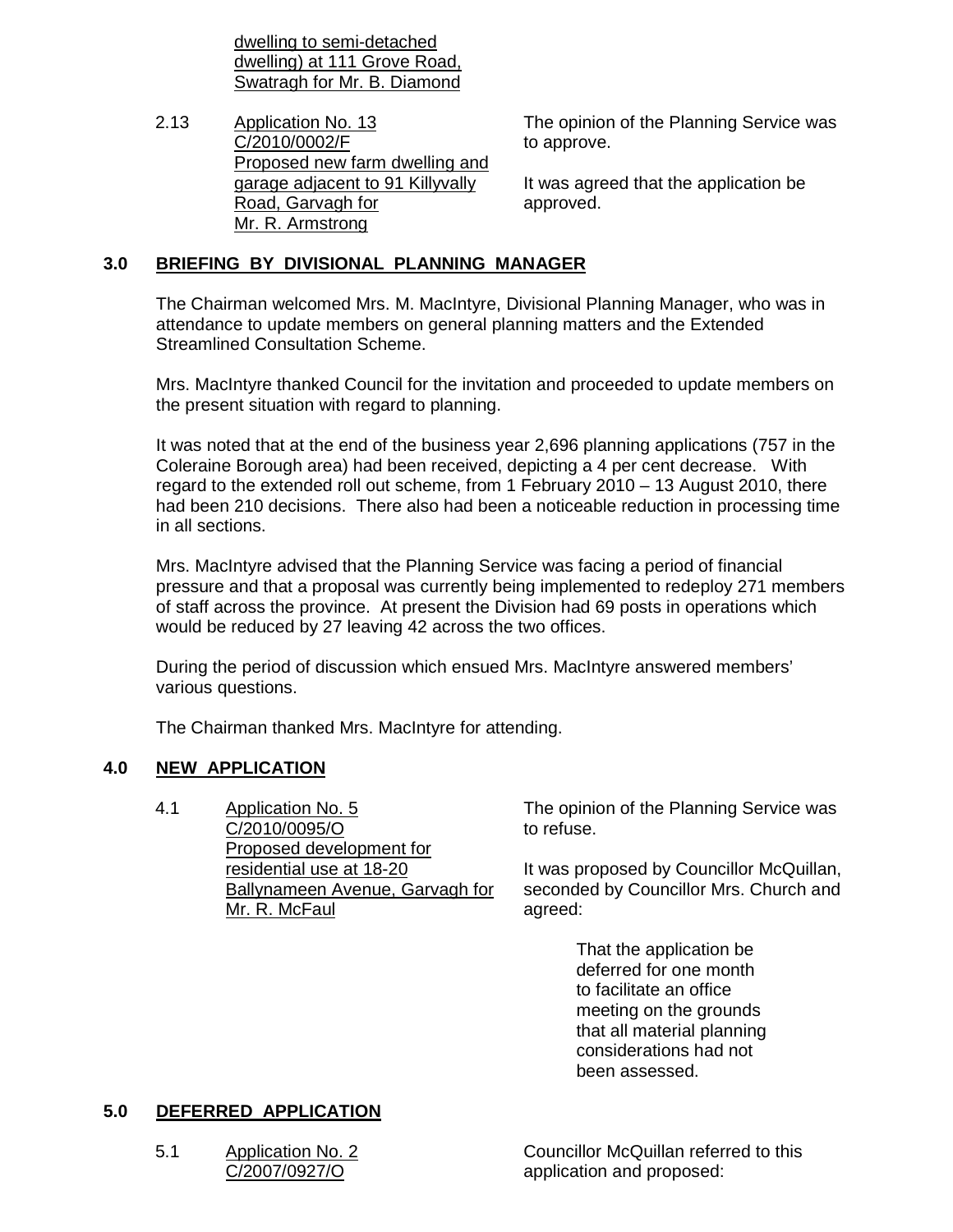Single storey dwelling (disabled applicant) adjacent and rear of 53 Ballygawley Road, Aghadowey for Mr. P. McLaughlin

 That the application be deferred for one month to facilitate an office meeting on the grounds that all material planning considerations had not been assessed.

The proposal was seconded by Councillor Mrs. Church and was agreed.

#### **6.0 NEW APPLICATIONS**

6.1 Application No. 6 C/2010/0209/F Single storey farm dwelling 25m north of 36a Killeague Road, Macosquin, Coleraine for Mr. R. Tannahill

The opinion of the Planning Service was to approve.

It was proposed by Councillor Mrs. Loftus and seconded by Alderman Mrs. Hickey:

> That the application be deferred for one month to facilitate an office meeting on the grounds that all material planning considerations had not been assessed.

As an amendment it was proposed by Councillor McQuillan and seconded by Councillor Harding:

> That Council support the approval.

On being put to the Meeting the amendment was carried, fourteen members voting in favour and three members voting against.

6.2 Application No. 9

C/2010/0234/LB Proposed replacement of sliding timber sash windows of listed front elevation with new sliding timber sash windows. Proposed replacement of timber casement windows to non-listed side elevations (both) with new timber sliding sash windows. Proposed replacement of casement windows to non-listed rear elevation with new timber casement windows using glazing bars to achieve a six over six pattern at Movanagher School

The opinion of the Planning Service was to refuse.

It was proposed by Councillor Mrs. Loftus, seconded by Alderman Mrs. Hickey and agreed:

> That the application be deferred for one month to facilitate an office meeting on the grounds that all material planning considerations had not been assessed.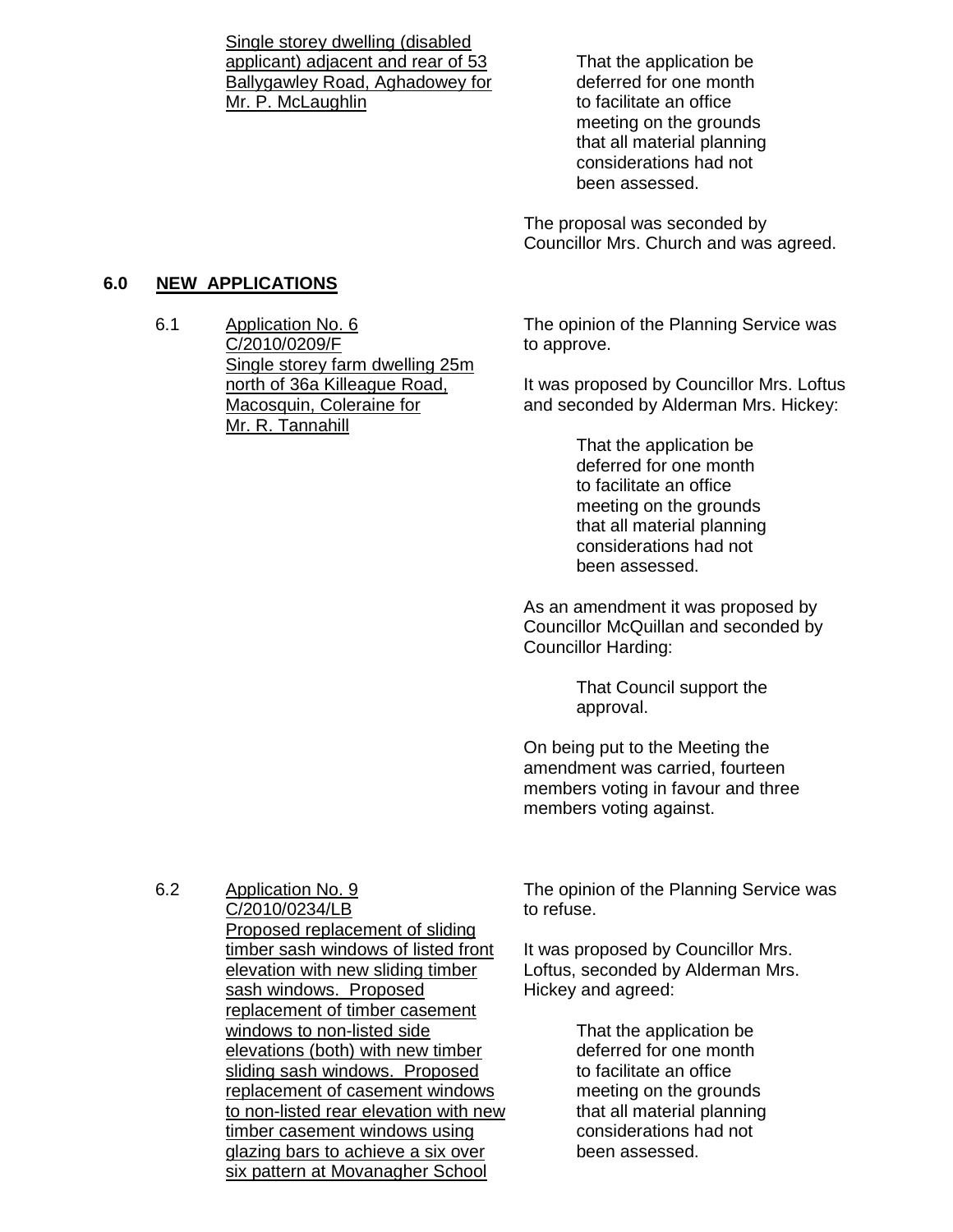House, 75-77 Agivey Road, Kilrea for Mr. T. Brizzell

6.3 Application No. 10 C/2010/0282/F Proposed farm dwelling and garage at 36 Leeke Road, Portrush for Mr. B. McGee

The opinion of the Planning Service was to refuse.

It was proposed by Councillor Ms. Alexander, seconded by Councillor Fitzpatrick and agreed:

> That the application be deferred for one month to facilitate an office meeting on the grounds that all material planning considerations had not been assessed.

The opinion of the Planning Service was to refuse.

It was proposed by Alderman McClarty, seconded by Councillor Fitzpatrick and agreed:

> That the application be deferred for one month to facilitate an office meeting on the grounds that all material planning considerations had not been assessed.

The opinion of the Planning Service was to refuse.

It was proposed by Councillor Mrs. Loftus, seconded by Councillor McLaughlin and agreed:

> That the application be deferred for one month to facilitate an office meeting on the grounds that all material planning considerations had not been assessed.

6.6 Application No. 13 C/2010/0316/O Proposed traditional rural dwelling 40m north north west of No. 61 Killyvally Road, Garvagh for Mr. H. Gilmore

The opinion of the Planning Service was to refuse.

It was proposed by Councillor McQuillan, seconded by Councillor Mrs. Church and agreed:

> That the application be deferred for one month to facilitate an office

6.4 Application No. 11 C/2010/0295/F Demolish dwelling and garage and erect 2 no. one and a half storey dwellings at 9 and 11 Seahaven Park, Portstewart for Maharaganer **Developments** 

Proposed dwelling on a farm 130m

west of 57 Drumeil Road, Aghadowey for Mr. J. Mitchel

6.5 Application No. 12 C/2010/0301/O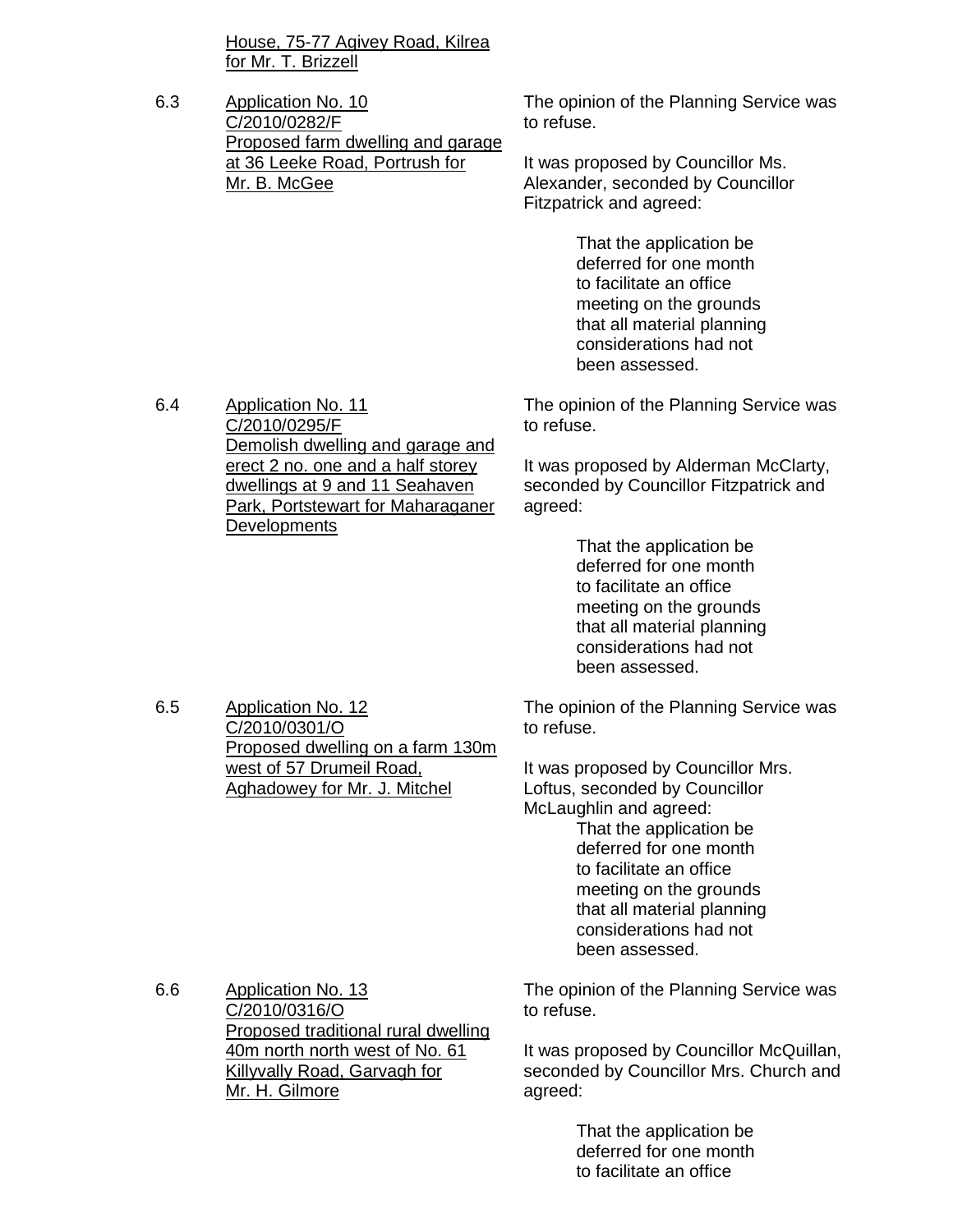meeting on the grounds that all material planning considerations had not been assessed.

## **7.0 OFFICE MEETINGS**

 It was noted that the office meetings would be held either on Friday 10 September or Friday 17 September, 2010 subject to confirmation regarding the opening of Garvagh Sports Hall.

## **8.0 PLANNING ISSUES RAISED BY MEMBERS**

#### **8.1 88a Causeway Street, Portrush**

 Reference was made to the building under construction at the above address not being in accordance with approved plans.

Mr. Duffy would refer the matter to the Enforcement Section for investigation.

#### **8.2 Shop Units – Atlantic Road, Portrush**

 A member asked if the above shop units were being built in accordance with approved plans.

Mr. Duffy advised that the application would come before Council at a later date.

#### **8.3 Building at 4 The Diamond, Portstewart**

 Reference was made to the ridge height of the new building at 4 The Diamond, Portstewart.

 The Principal Administrative Officer reported that a response had been received from the Divisional Planning Manager advising that no breach of planning control had been identified.

#### **8.4 Former Metropole Hotel, Portrush**

Reference was made to the unsightly appearance of the above building.

 Mr. Duffy advised that there was a valid planning approval for apartments at this location.

#### **9.0 APPLICATION C/2008/0311/F CONCRETE BATCHING PLANT - CRAIGAHULLIAR, PORTRUSH**

 Members noted letters dated 2 and 12 August 2010 from the Minister of the Environment regarding the above application.

 A Summary Note (prepared by FM Planning) following the Ministerial Meeting held on 23 August, 2010 was circulated to each member. The Minister intended to move the application towards a decision and it was suggested that the formal office meeting, following deferral of the application, be organised for late September with a view to reaching a decision in October 2010.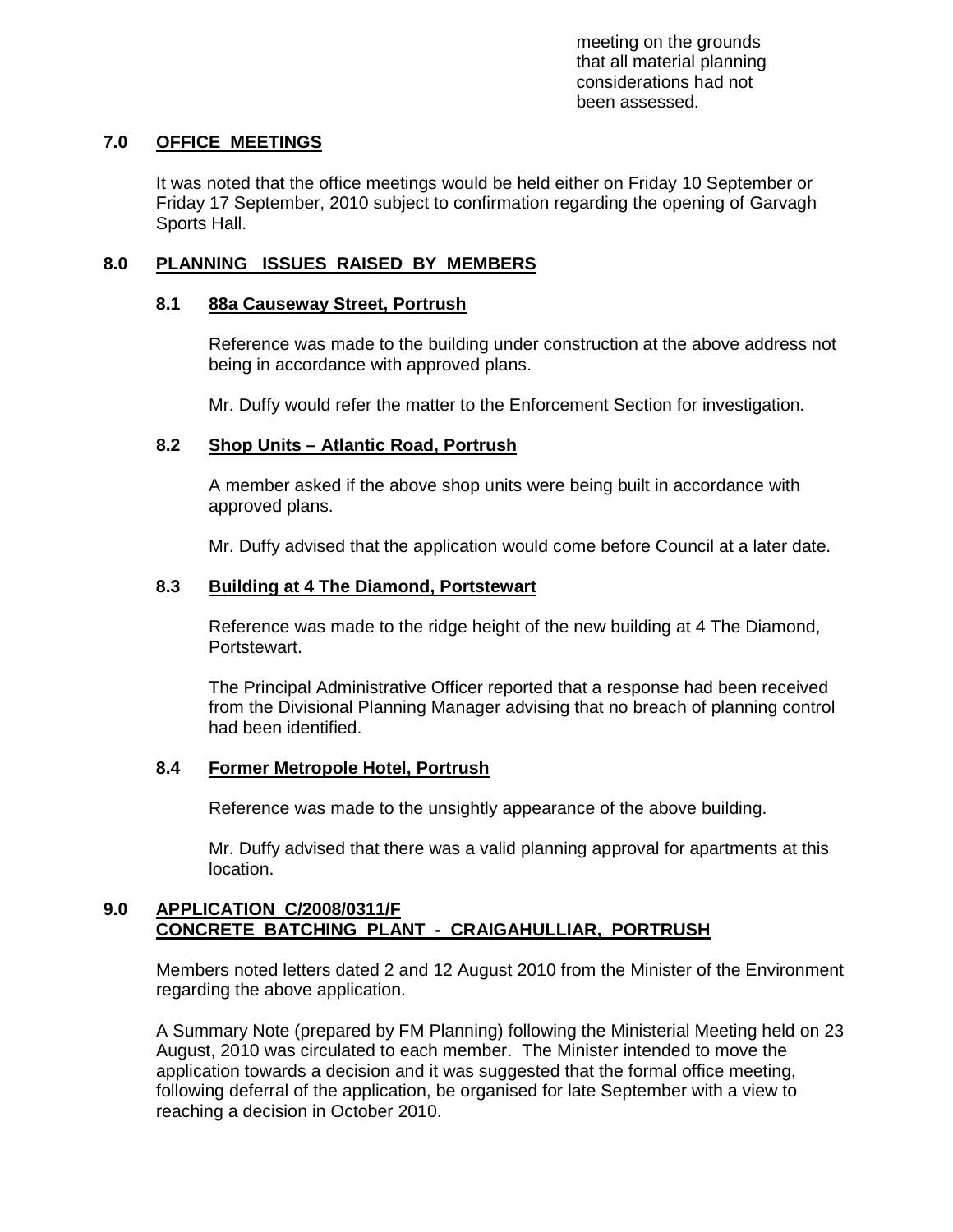#### **LEISURE AND ENVIRONMENT COMMITTEE**

## **7 th September, 2010.**

| <b>Present:</b> | Councillor J. M. Bradley, in the Chair |
|-----------------|----------------------------------------|
|                 | The Mayor, Councillor N. F. Hillis     |

The Deputy Mayor, Councillor A. S. Cole

## **Aldermen**

| W. T. Creelman      | D. McClarty          |
|---------------------|----------------------|
| M. T. Hickey (Mrs.) | (Items $5.0 - 6.0$ ) |

#### **Councillors**

| D. D. Barbour         | W. A. King            |
|-----------------------|-----------------------|
| O. M. Church (Mrs.)   | (Items $1.0 - 9.2$ )  |
| T. J. Deans           | <b>B.</b> Leonard     |
| (Items $4.1 - 11.0$ ) | R. Loftus (Mrs.)      |
| E. P. Fielding (Mrs.) | (Items $4.0 - 11.0$ ) |
| <b>B.</b> Fitzpatrick | G. L. McLaughlin      |
| (Items $3.0 - 9.2$ )  | R. A. McPherson       |
| S. Gilkinson          | A. McQuillan          |
| D. Harding            | (Items $3.0 - 9.2$ )  |
| (Items $1.0 - 9.1$ )  |                       |

## **Officers in**

**Attendance:** Town Clerk & Chief Executive, Director of Technical Services (Items 3.0 – 11.0), Director of Environmental Health, Interim Director of Leisure Services, Head of Development Services (Items  $1.0 - 6.0$ ), Public Relations Manager (Items  $1.0 - 6.0$ ) and Administrative Assistant.

#### **Apology:** Alderman Mrs. Black

#### **1.0 WELCOME**

The Chairman welcomed everyone to the meeting.

#### **2.0 SYMPATHY**

 The Chairman referred to the recent death of Mrs. Sadie Watt, wife of the late Councillor Jim Watt, and extended sympathy to the Watt family. He advised that it was the family's wish that the official opening of the Jim Watt Sports Centre take place as planned on Saturday, 11<sup>th</sup> September, 2010.

#### **3.0 ELECTION OF VICE-CHAIRMAN**

#### **Recommended:**

On the proposal of Councillor Barbour and seconded by Councillor Harding, that Councillor Ms. Alexander be appointed Vice-Chairman for the ensuing year.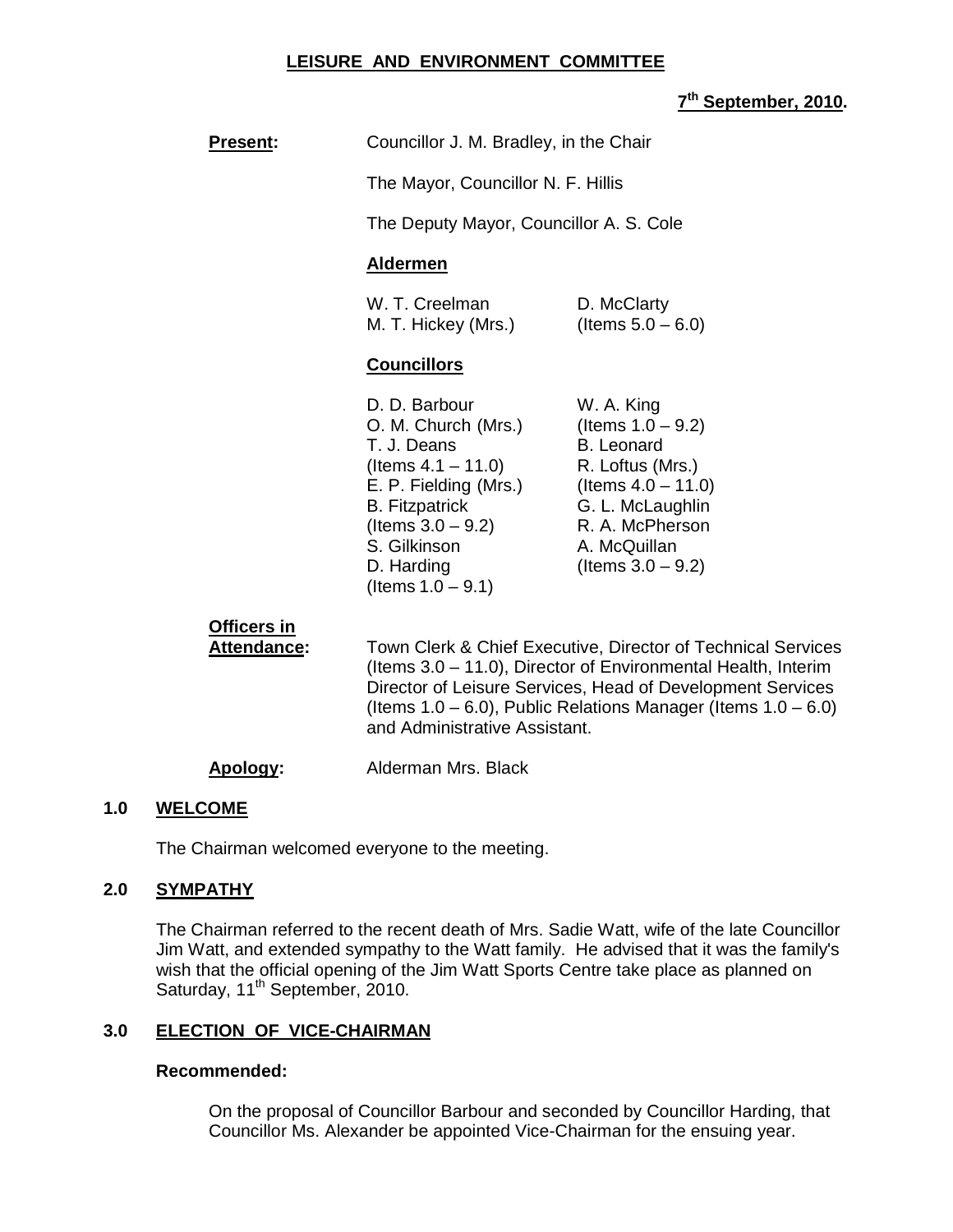## **4.0 & 5.0 'IN COMMITTEE'**

## **6.0 TRANSLINK ULSTER IN BLOOM AWARDS AND BEST KEPT TOWN COMPETITION**

 The Mayor advised that Coleraine won the Best Town Award in the Ulster in Bloom competition and Coleraine also won the All Ireland Best Kept Town competition (large urban centre category). He suggested a visit to the Parks Department to see the staff.

## **7.0 ENVIRONMENTAL HEALTH REPORT**

The Report of the Director of Environmental Health was considered (previously supplied).

#### **7.1 Consultation from Department for Social Development – A New Fuel Poverty Strategy for Northern Ireland**

#### **Recommended:**

That Council welcome the consultation opportunity.

Members with issues to be included in Council's response were asked to put them in writing and forward them to the Director of Environmental Health.

#### **7.2 Bye-Laws – Drinking in Public Places Review**

Consideration was given to information on this review, as detailed in the report.

#### **Recommended:**

That Council authorise the additions/amendments to the Drinking in Public Places bye-laws, as detailed in Appendix 1 of the report, and authorise the forwarding of same to DSD for approval.

## **7.3 For Information**

Members noted the following information, as detailed in the report:

- Audit Reports:
	- Food Standards Agency Audit on Traceability
	- Emergency Planning Audit
- Air Quality Report
- Council Dog Kennelling Service New Contracted Arrangements
- New Healthy Eating Policy at Council
- Outcome of Legal Proceedings:
- (1) Defendant: Mr. Ivor Bolton Coleraine Health Foods 8B Stone Row **Coleraine** 
	- Offences: 4 offences of selling food past the 'Use By' date contrary to Regulation 44(d) of The Food Labelling Regulations (NI) 1996 1 offence of failure to provide hot water at a wash hand basin under Article 17 (1) of the Food Hygiene Regulations (NI)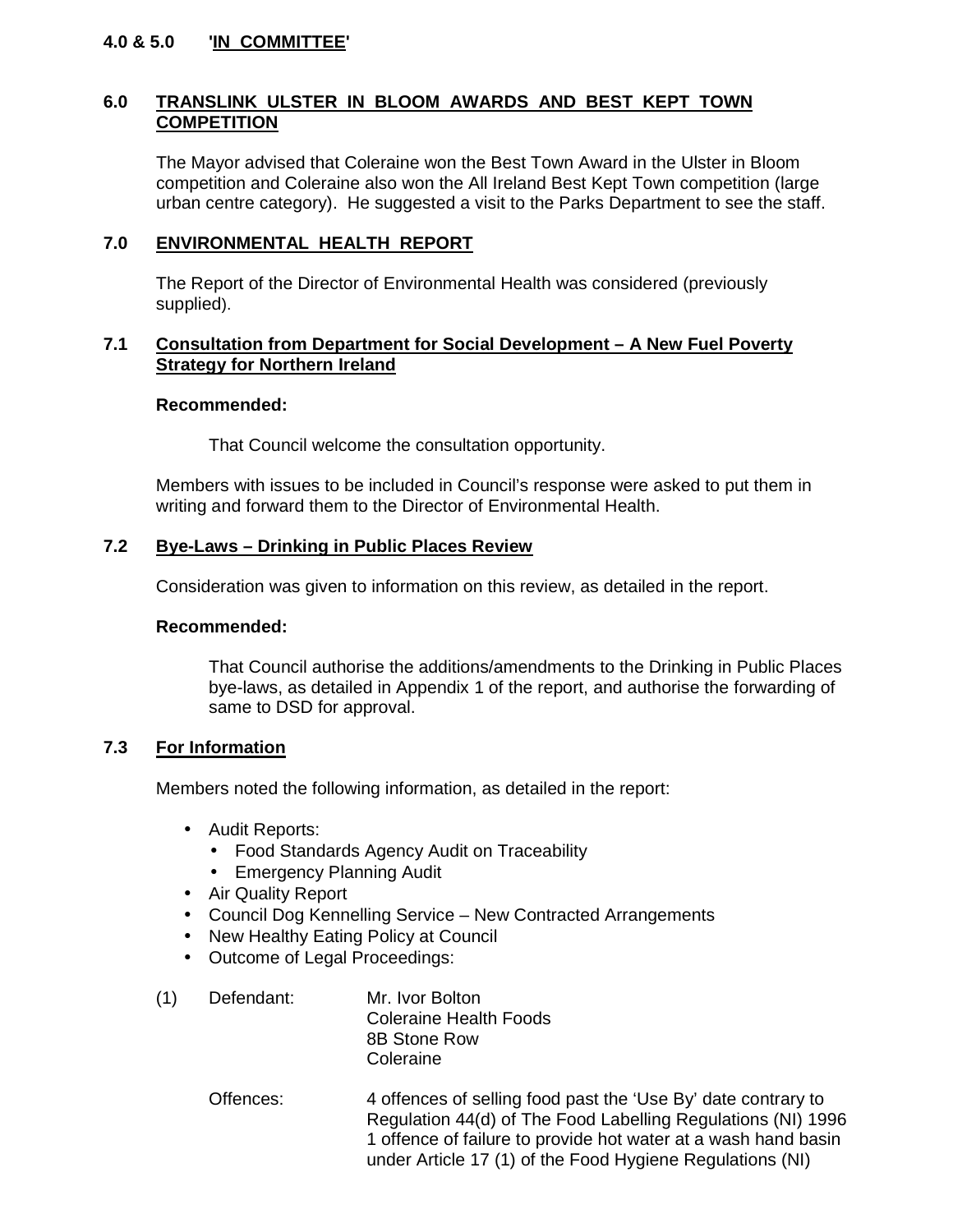| 2006 as required by Article 4 (2) and Annex II Chapter 1(4) of |
|----------------------------------------------------------------|
| EC Regulation 852/2004                                         |

|     | Result:    | Out of date food fine x 4<br>No hot water fine<br>Costs<br><b>Court Costs</b><br>Total | £300<br>£75<br>£150<br>£16<br>£541                                |
|-----|------------|----------------------------------------------------------------------------------------|-------------------------------------------------------------------|
| (2) | Defendant: | Ms. Samantha King-Warner<br>24 Ballyhackett Road<br>Castlerock                         |                                                                   |
|     | Offence:   | The Dogs (NI) Order 1983                                                               | Keeping a dog without a valid licence contrary to Article 17 of   |
|     | Result:    | No licence fine<br>Costs<br><b>Court Costs</b><br>Total                                | £50<br>£70<br>£16<br>£136                                         |
| (3) | Defendant: | <b>Caroline Brundish</b><br>9 Ferryquay Place<br>Coleraine                             |                                                                   |
|     | Offence:   | The Dogs (NI) Order 1983                                                               | Keeping a dog without a valid licence contrary to Article 17 of   |
|     | Result:    | Fine<br>Costs<br><b>Court Costs</b><br>Total                                           | £100<br>£70<br>£32<br>£202                                        |
| (4) | Defendant: | John Charles McLaughlin<br>10 Heatherlea Avenue<br>Portstewart                         |                                                                   |
|     | Offence:   | Penalty) Order (NI) 2004                                                               | Allowing a dog to foul contrary to Article 6 of The Litter (Fixed |
|     | Result:    | Fine<br>Costs<br><b>Court Costs</b><br>Total                                           | £50<br>£70<br>£19<br>£139                                         |

# **8.0 TECHNICAL SERVICES REPORT**

The Report of the Director of Technical Services was considered (previously supplied).

Matters arising:

**8.1 Entertainment Licences**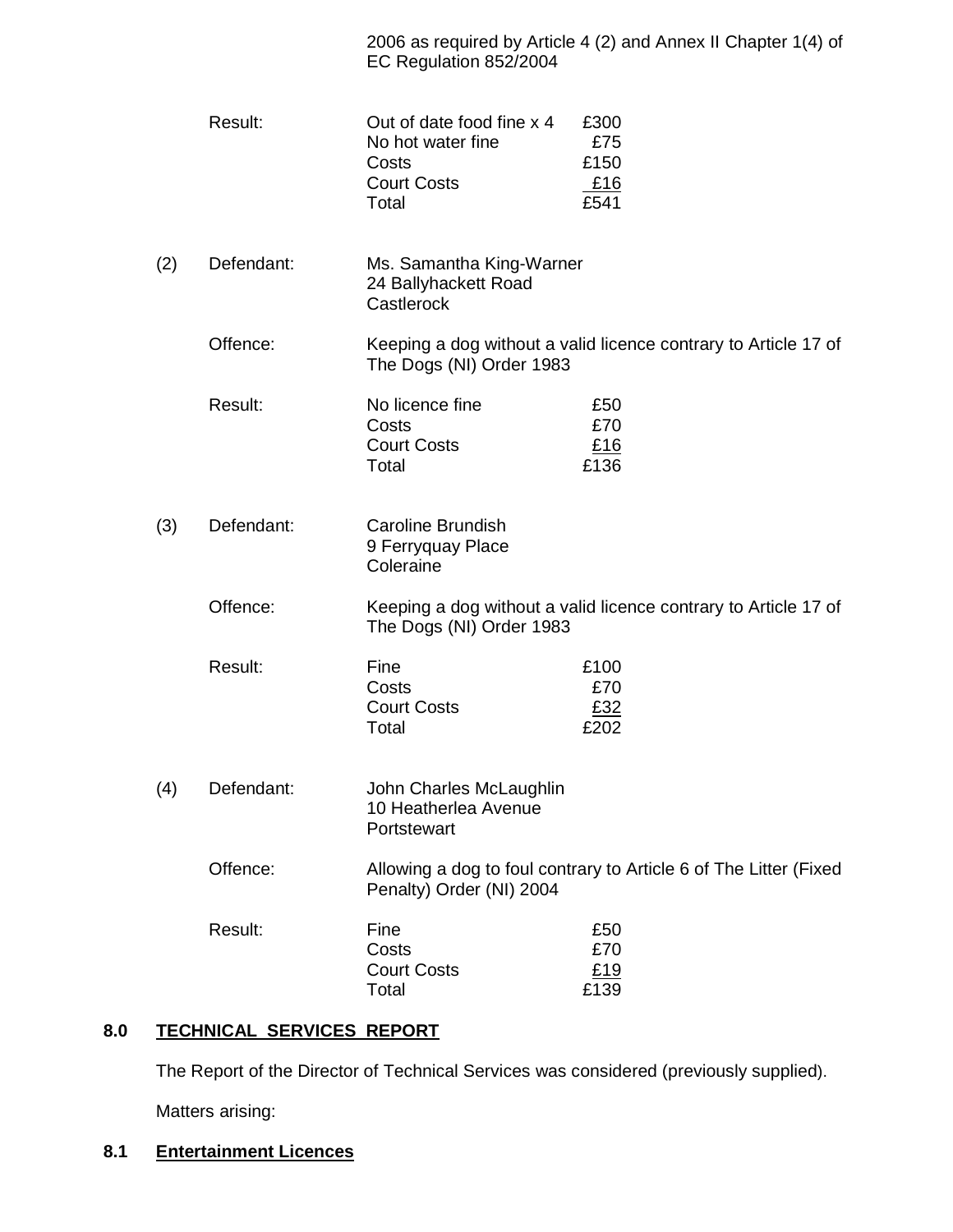## **8.1.1 Golf Links Hotel, Bushmills Road, Portrush**

An application for transfer of an Entertainment Licence and variation of licence had been received from Mr. P. Wilson, c/o Golf Links Hotel.

Variation of licence to include the provision of a public contest, match, exhibition or display of:

- (a) Boxing, wrestling, judo, karate or any similar sport
- (b) Billiards, pool, snooker or any similar game
- (c) Darts

Area where it is intended to provide such entertainment:

Lush

Days and times on which it is intended to provide such entertainment:

| Monday/Tuesday       | 11.30 $a.m. - 1.00 a.m.$   |
|----------------------|----------------------------|
| Tuesday/Wednesday    | 11.30 $a.m. - 1.00 a.m.$   |
| Wednesday/Thursday   | 11.30 $a.m. - 1.30$ $a.m.$ |
| Thursday/Friday      | 11.30 $a.m. - 1.00 a.m.$   |
| Friday/Saturday      | 11.30 $a.m. - 1.30$ $a.m.$ |
| Saturday/Sunday      | 11.30 $a.m. - 1.00 a.m.$   |
| Sunday               | 12.30 p.m. $-$ midnight    |
| Sunday (Lush & Synk) | $1.00$ a.m. $- 2.00$ a.m.  |
|                      |                            |

#### **Recommended:**

 That a transfer of Entertainment Licence with variation be granted subject to all special conditions 1-5 as included in previous licence.

#### **8.1.2 The Turn Inn, 33 Main Street, Garvagh**

An application for grant of an Entertainment Licence had been received from Mr. W. Smyth, c/o The Turn Inn.

Days and times on which it is intended to provide entertainment:

 Monday – Saturday: 11.30 a.m. – 11.30 p.m., except on those occasions when a late licence has been granted, 11.30 a.m. – 1.00 a.m. Sunday: 12.30 p.m. – 10.00 p.m.

#### **Recommended:**

 That an Entertainment Licence be granted subject to the following special conditions:

- All requirements as contained within Night Safe Coleraine Code of Best Practice 2008.
- All door supervisors employed must be licenced with a scheme recognised by Coleraine Borough Council.

#### **8.2 Sustainable Development Implementation Plan**

Consideration was given to information on this topic, as detailed in the report.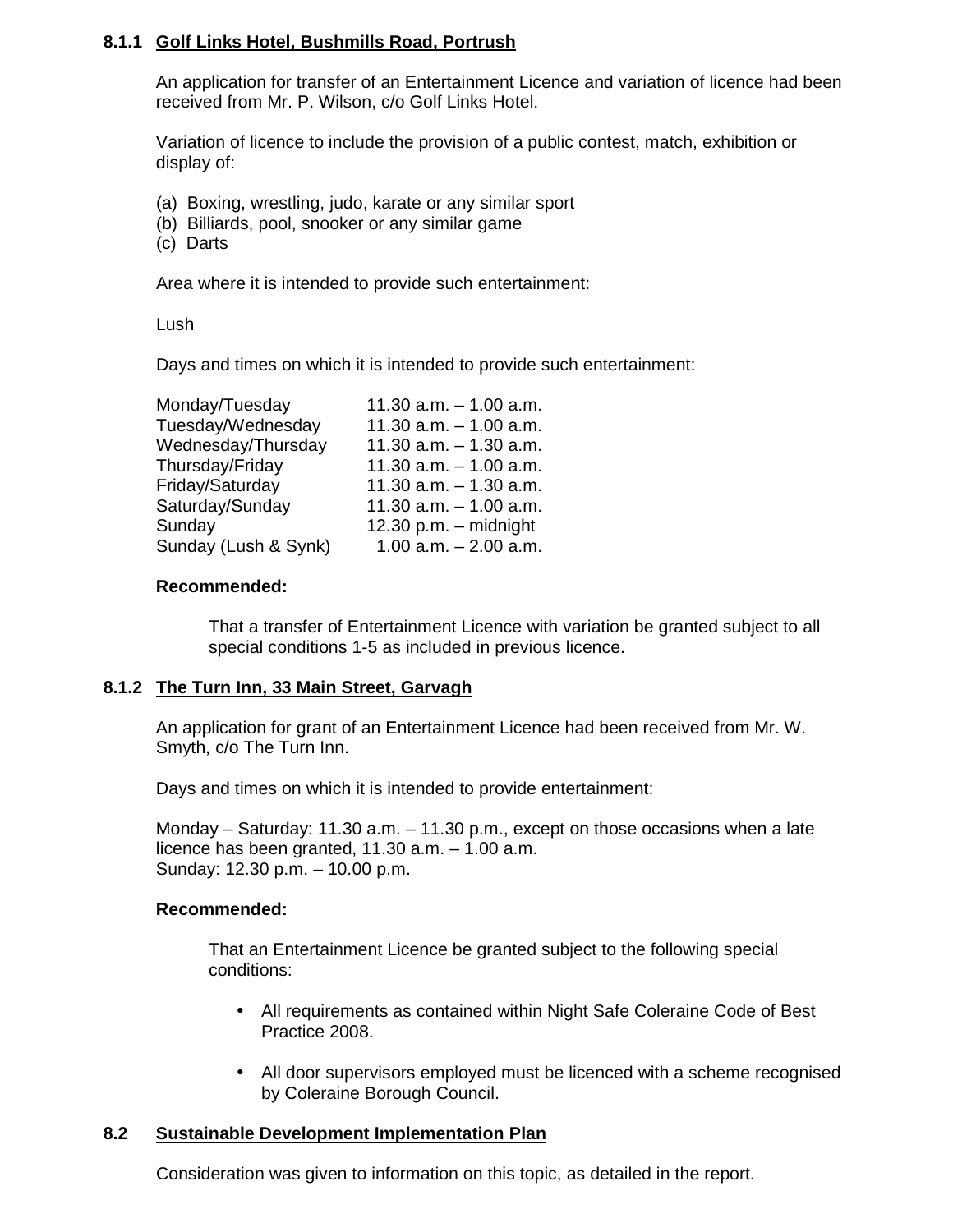#### **Recommended:**

 That Councillor Barbour and Councillor Gilkinson attend an event organised by NILGA in partnership with the Sustainable Development Division of OFMDFM to populate a Sustainable Development Implementation Plan with Local Government commitments on  $28^{th}$  September 2010 from 9.00 a.m.  $-1.00$  p.m. in Glenavon House Hotel, Cookstown.

## **8.3 Salting and Gritting of Footways**

Consideration was given to information on this topic, as detailed in the report.

#### **Recommended:**

 That Council provide assistance to the Department in line with the agreement but would not indemnify the Department against:

- Death or injury to any persons; or
- Loss or damage to any property.

 With regard to the employment of third parties Council would not seek to engage third parties/private sector organisations to assist with this work because of the difficulties of coordinating the work and insurance issues.

## **8.5 Building Control**

## **8.5.1 Plans for Rejection under Building Regulations**

#### **Recommended:**

 That three applications, as detailed in the report, be rejected under Schedule 2 of the Building Regulations (NI) 2000 due to insufficient information submitted.

 Members noted that applicants had until the next Council meeting to submit additional information; otherwise the applications would be rejected.

#### **9.0 LEISURE SERVICES REPORT**

 The Report of the Interim Director of Leisure Services was considered (previously supplied).

Matters arising:

#### **9.1 Millburn Community Centre – Pre-School Playgroup Lease**

Consideration was given to information on this topic, as detailed in the report.

#### **Recommended:**

On the proposal of Councillor McPherson and seconded by Councillor McQuillan, that Council approve the extension and a letter of support be forwarded to the Department of Education with regard to the Playgroup's funding application and 22 year lease.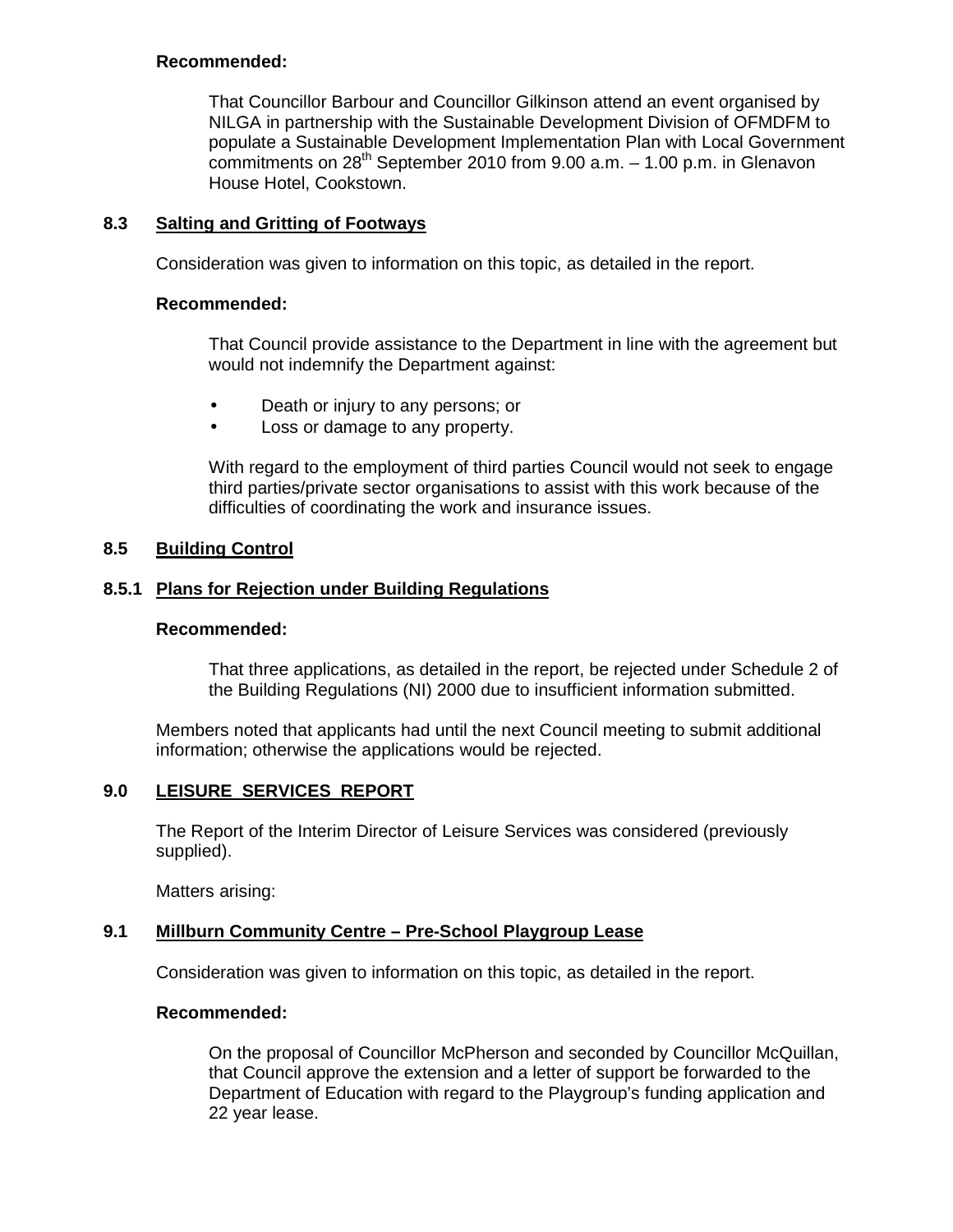#### **9.2 Market Yard Report**

Consideration was given to information on this topic, as detailed in the report.

Following discussion it was proposed by Councillor McQuillan and seconded by Councillor Barbour:

 That Council agree with the Interim Director's recommendation, as detailed in the report, with the addition of officers to identify an alternative option should external funding not be secured and report back on that at a later meeting.

 On being put to the meeting, the proposal was carried, twelve members voting in favour and three against.

#### **Recommended:**

That Council:

- Proceed with procurement process to deliver the Conservation Works by March 2011 in line with external funding requirements.
- Formally withdraw the NITB bid as it is not deliverable within the NITB spend requirements.
- Develop and resubmit a revised PEACE III 2.1 bid for 100% funding for eligible costs as per Option 2 as detailed in the report.
- Officers give full consideration to the adequacy of project management support for all major projects; and that associated costs are built into the scheme where possible.
- Identify an alternative option should external funding not be secured and report back at a later date.

#### **10.0 RPA UPDATE - IMPROVEMENT COLLABORATION AND EFFICIENCY PROGRAMME: GOVERNANCE CONSULTATION**

The Town Clerk and Chief Executive updated members on this governance consultation.

#### **Recommended:**

That Council support Option 2, as detailed in the report, as the preferred governance structure to underpin the Improvement, Collaboration and Efficiency programme and endorse the operational principles as set out in the NILGA consultation paper.

The Town Clerk and Chief Executive reminded members that authority to make a decision on this item had been delegated to Committee by Council on 24<sup>th</sup> August, 2010.

#### **11.0 TOURISM CONFERENCE**

Alderman Mrs. Hickey informed Committee of a Tourism Conference and advised she would forward information regarding it to the Town Clerk and Chief Executive who would ascertain if it was appropriate for the Town Clerk and Chief Executive or other officer to attend.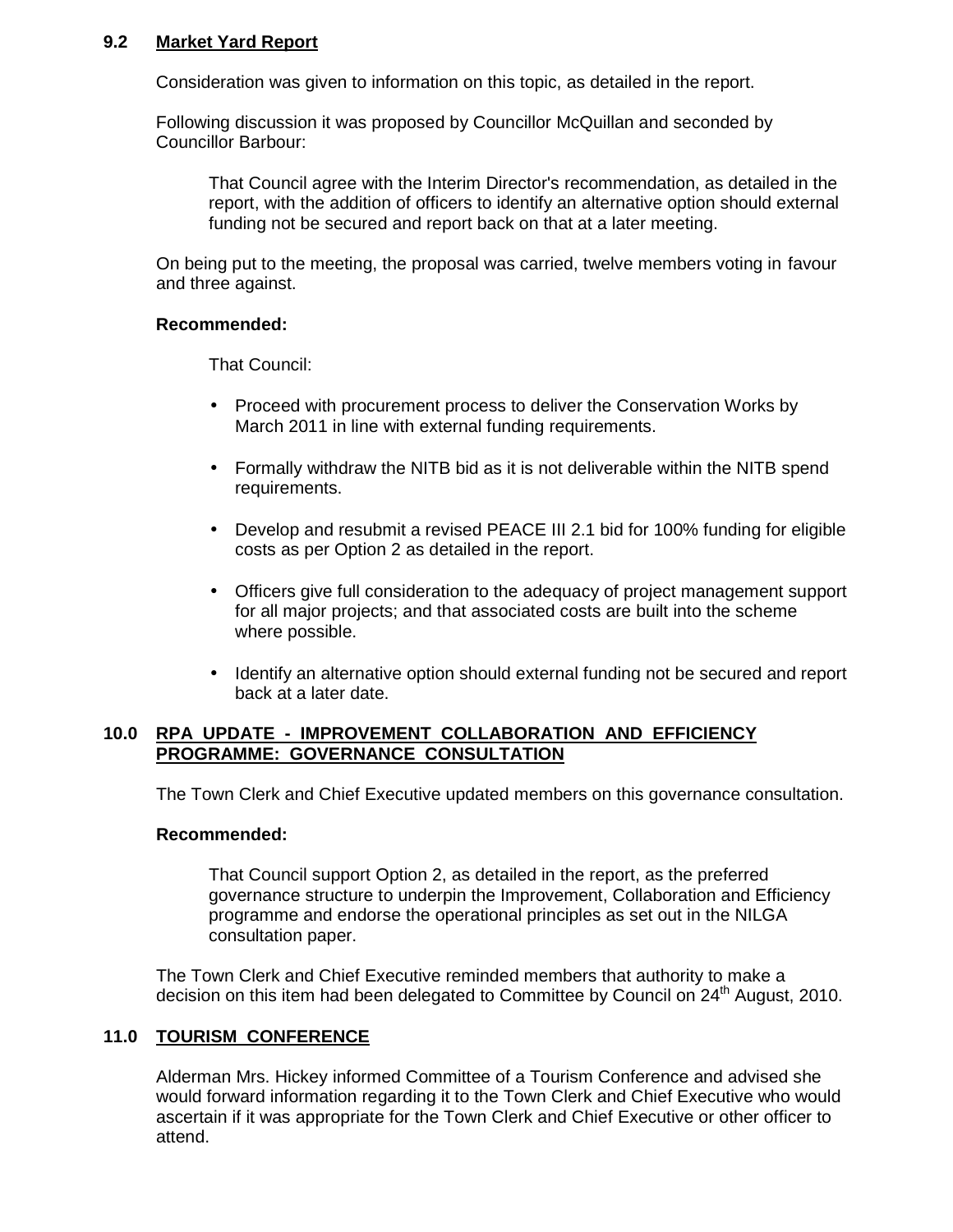## **PLANNING COMMITTEE**

## **14 September, 2010.**

| <b>Present:</b>                          | Alderman W. J. McClure in the Chair<br>The Mayor, Councillor N. F. Hillis                                                                                                 |                                                                                                                                                |
|------------------------------------------|---------------------------------------------------------------------------------------------------------------------------------------------------------------------------|------------------------------------------------------------------------------------------------------------------------------------------------|
|                                          |                                                                                                                                                                           |                                                                                                                                                |
|                                          | The Deputy Mayor, Councillor A. S. Cole                                                                                                                                   |                                                                                                                                                |
|                                          | <b>Aldermen</b>                                                                                                                                                           |                                                                                                                                                |
|                                          | W. T. Creelman<br>M. T. Hickey (Mrs.)                                                                                                                                     | D. McClarty                                                                                                                                    |
|                                          | <b>Councillors</b>                                                                                                                                                        |                                                                                                                                                |
|                                          | C. S. Alexander (Mrs.)<br>D. D. Barbour<br>J. M. Bradley<br>(Items $2.2. - 5.0$ )<br>O. M. Church (Mrs.)<br>T. J. Deans<br>E. P. Fielding (Mrs.)<br><b>B.</b> Fitzpatrick | S. Gilkinson<br>D. Harding<br>(Items $3.0 - 5.0$ )<br>W. A. King<br>R. A. Loftus (Mrs.)<br>G. L. McLaughlin<br>R. A. McPherson<br>A. McQuillan |
| Also in<br>Attendance:                   | Representatives from the Planning Service -<br>Mr. P. Duffy and Mr. G. Walker                                                                                             |                                                                                                                                                |
| <b>Officers in</b><br><b>Attendance:</b> | Principal Administrative Officer, Principal Environmental<br>Health Officer, Administrative Assistant and Receptionist/<br><b>Clerical Assistant</b>                      |                                                                                                                                                |
| <b>Apologies:</b>                        | Alderman Mrs. Black and Councillor Leonard                                                                                                                                |                                                                                                                                                |

#### **1.0 WELCOME**

The Chairman welcomed everyone to the Meeting.

## **2.0 PLANNING APPLICATIONS**

A list of twenty-two applications was presented for consideration (previously supplied).

#### **Applications Deferred from Previous Meeting**

| 2.1 | <b>Application No. 1</b>           |
|-----|------------------------------------|
|     | C/2006/0692/O                      |
|     | Proposed site for one and a half   |
|     | storey farm retirement dwelling at |
|     | Boleran Road, Garvagh, Coleraine   |
|     | (100m east of 100 Boleran Road)    |
|     | for Mr. D. Mullan                  |
| 2.2 | <b>Application No. 2</b>           |

The opinion of the Planning Service was to refuse.

It was agreed that the application be deferred for one month to facilitate the submission of further information.

The opinion of the Planning Service was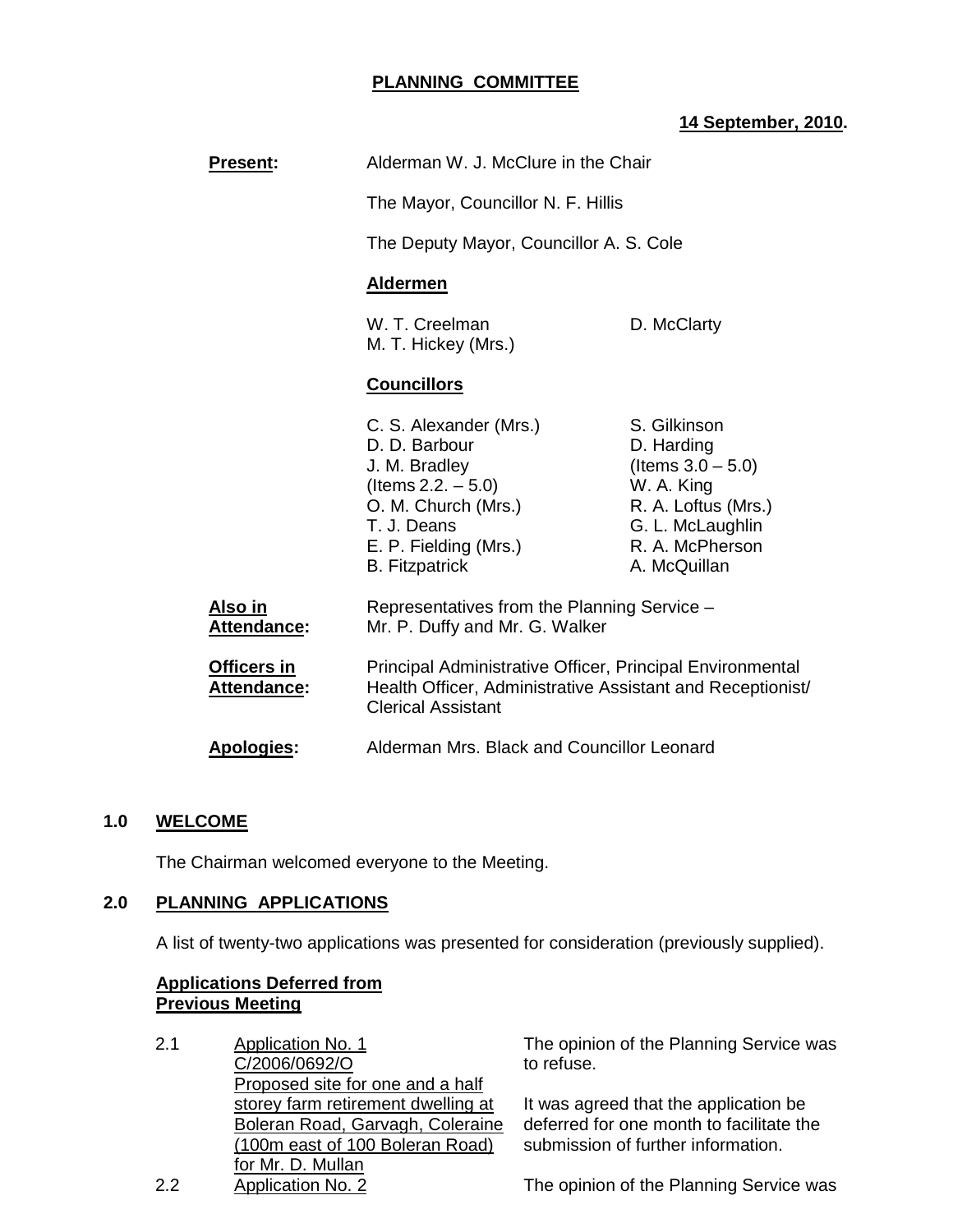C/2007/0413/F Erection of farm retirement dwelling and garage 320m south east of 84 Carhill Road, Garvagh for Mr. and Mrs. McClenaghan

2.3 Application No. 3 C/2008/0950/F Retrospective application for retention of mobile home (seeking temporary planning approval for 6 years) adjacent to 93 Ballinteer Road, Coleraine for Mr. T. Wylie

to refuse.

It was agreed that the application be deferred for one month to facilitate the submission of further information or withdrawal.

The opinion of the Planning Service was to refuse.

It was proposed by Councillor Deans, seconded by Councillor Barbour and agreed:

> That Council support an approval.

2.4 Application No. 4 C/2009/0071/F Erection of farm dwelling and detached garage 60m north of 29 Altikeeragh Road, Castlerock for Mr. P. Black

- 2.5 Application No. 5 C/2009/0249/O Construction of dwelling and detached garage 20m south of 178 Agivey Road, Aghadowey, Coleraine for Mr. B. Dempsey
- 2.6 Application No. 6 C/2009/0321/F Proposed new equestrian centre under Planning Policy Statement 8 (PPS8) open space, sport and outdoor recreation 400m north west of 40 Ballyrogan Road, Ringsend, Coleraine for Mr. M. O'Kane
- 2.7 Application No. 7 C/2009/0569/F Amendment to extant approval C/2007/1156/F – demolition of existing outbuildings and erection of two and a half storey nursing home with associated car parking and landscaping south of 1-27 Nursery Avenue, Portstewart for Higgins Homes
- 2.8 Application No. 8 C/2010/0130/F Proposed 2 no. steel framed storage sheds for storage of

The opinion of the Planning Service was to refuse.

It was agreed that the application be deferred for one month to facilitate the submission of further information.

The opinion of the Planning Service was to refuse.

It was agreed that the application be deferred for one month to facilitate the submission of further information.

The opinion of the Planning Service was to refuse.

It was agreed that the application be deferred for one month to facilitate the submission of further information.

The opinion of the Planning Service was to approve.

It was agreed that the application be approved.

The opinion of the Planning Service was to refuse.

It was proposed by Councillor McQuillan,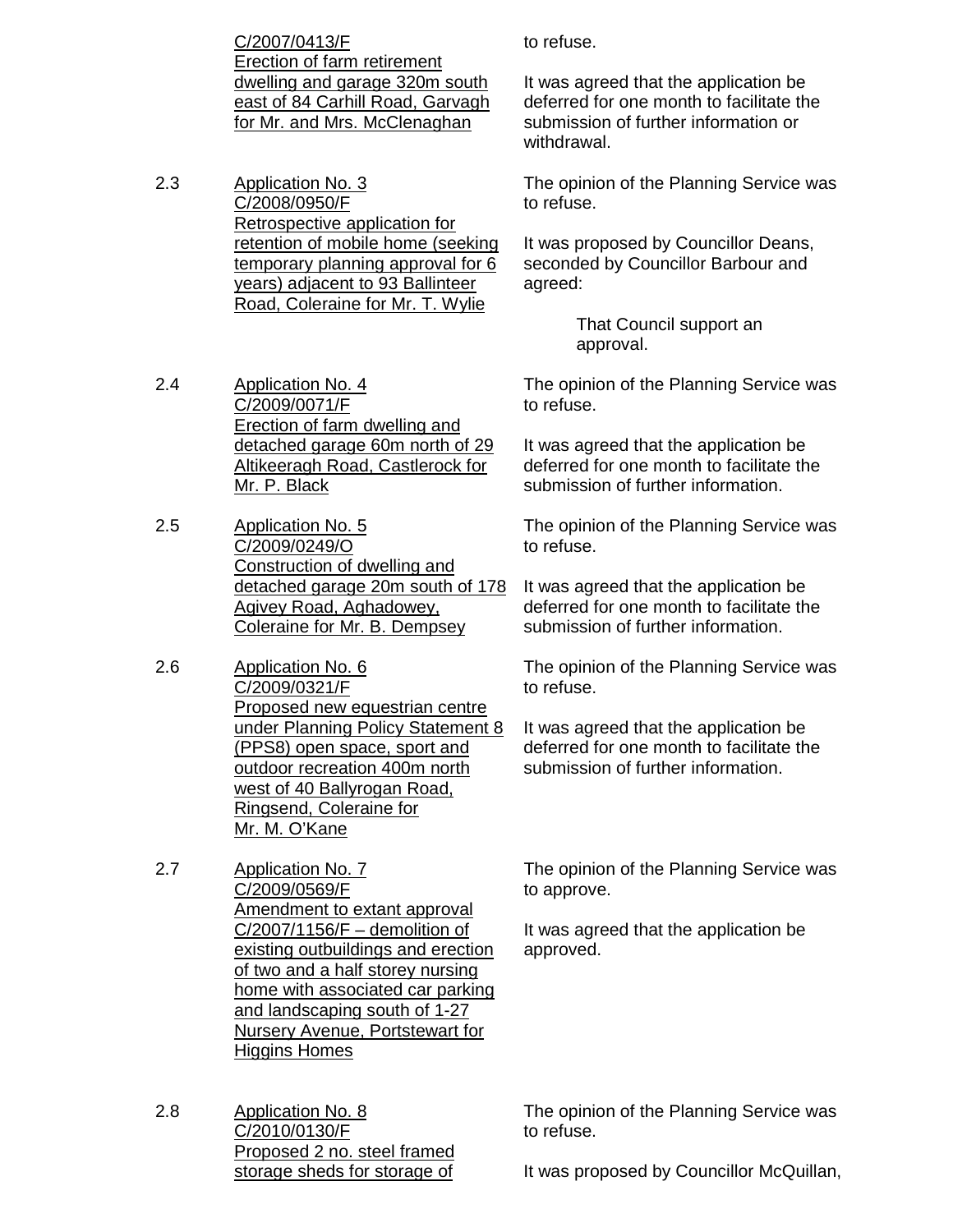electrical products eg. illuminations lighting (farm diversification) at 53 Grove Road, Garvagh for Mr. A. Maybin

2.9 Application No. 9 C/2010/0195/F Siting of new mobile home within the existing cartilage (temporary permission) at 95 Moneybrannon Road, Coleraine for Mrs. S. Shaw seconded by the Deputy Mayor and unanimously agreed:

> That Council support an approval.

The opinion of the Planning Service was to refuse.

It was proposed by Councillor King and seconded by Councillor Deans:

> That Council support an approval.

Following discussion it was agreed that the application be deferred for one month to facilitate the submission of further information.

Councillors King and Deans agreed to withdraw the proposal.

#### **New Applications**

2.10 Application No. 6 C/2010/0176/F New dwelling and garage 500m south east of 9 Carragh Road, Bushmills for Mr. I. McGrotty and Mr. M. Moss

The opinion of the Planning Service was to approve.

It was proposed by Alderman Creelman, seconded by Councillor Fitzpatrick and agreed:

> That the application be deferred for one month to facilitate an office meeting on the grounds that all material planning considerations had not been assessed.

The opinion of the Planning Service was to refuse.

It was proposed by Councillor McQuillan, seconded by Councillor Mrs. Loftus and agreed:

> That the application be deferred for one month to facilitate an office meeting on the grounds that all material planning considerations had not been assessed.

2.11 Application No. 10 C/2010/0388/O Dwelling on a farm (rural style dwelling) 166m north east of 17 Hillside Road, Garvagh for Mr. D. Mullan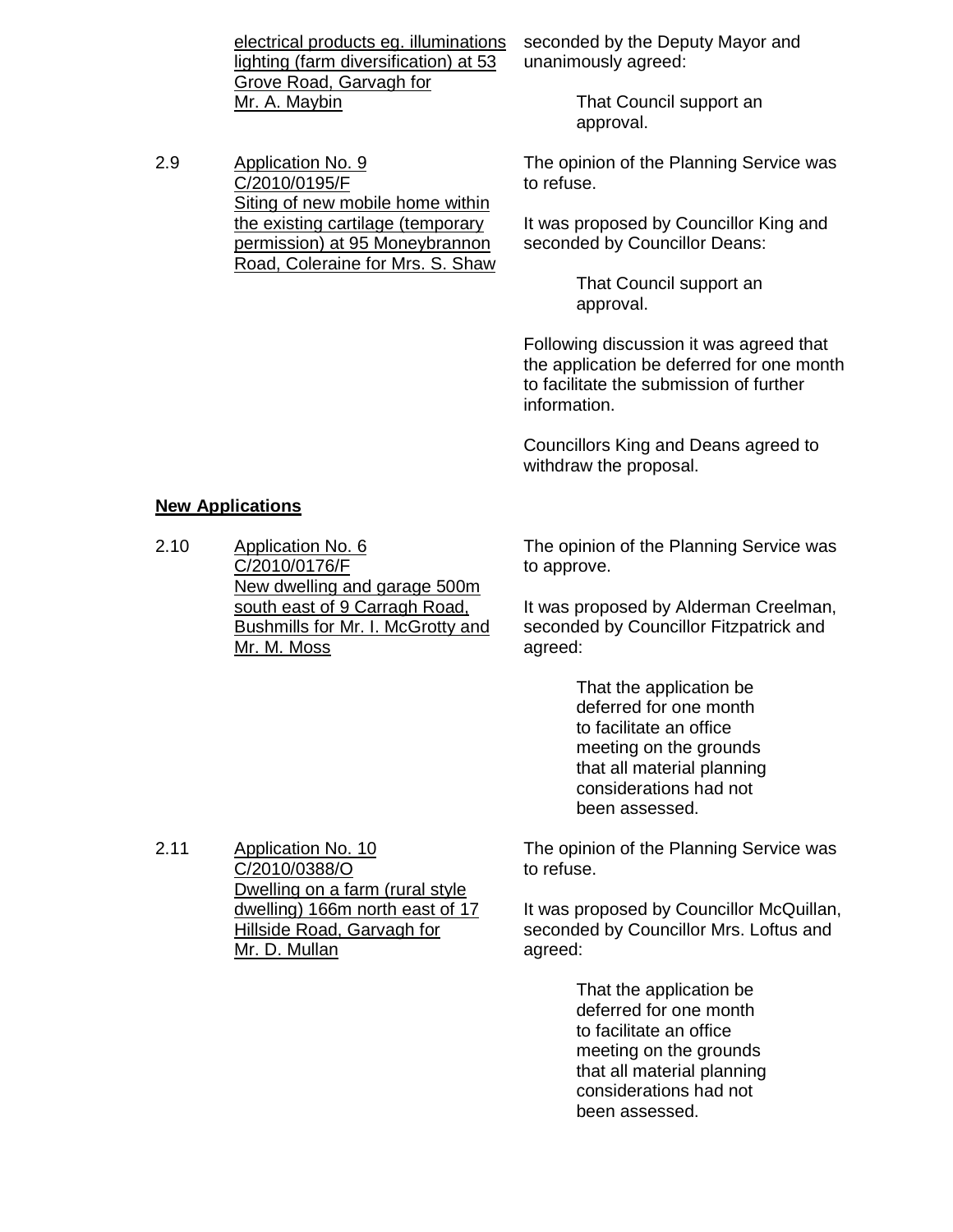#### **3.0 OFFICE MEETINGS**

It was noted that the office meetings would be held on Friday 1 October 2010.

#### **4.0 PLANNING ISSUES RAISED BY MEMBERS**

#### **4.1 Motor Homes – Lansdowne Car Park, Portrush**

A member asked if the DRD Roads Service required planning permission to enable motor homes to park overnight at Lansdowne Car Park, Portrush.

 Mr. Duffy referred to the right of vehicles to use public car parks but with regard to legislation this would have to be confirmed with Roads Service.

#### **4.2 Deferred Applications**

Reference was made to deferred applications and if there was a target time for returning them to Council.

 Mr. Duffy advised that deferred applications had to be reassessed and the time taken depended on the current work load and the complexity of the applications. He added that applications were processed in chronological order.

 Members were advised to contact Mr. Duffy for updates on any particular application.

#### **5.0 THE PLANNING (FEES) (AMENDMENT) REGULATIONS (NORTHERN IRELAND) (S.R. 2010 NO. 294)**

 Read letter from the Planning Service Headquarters advising members that the above Regulations were made on 6 September 2010 and would come into operation on 4 October 2010. The effect of the Regulations would be to increase planning fees by approximately 2.9 per cent.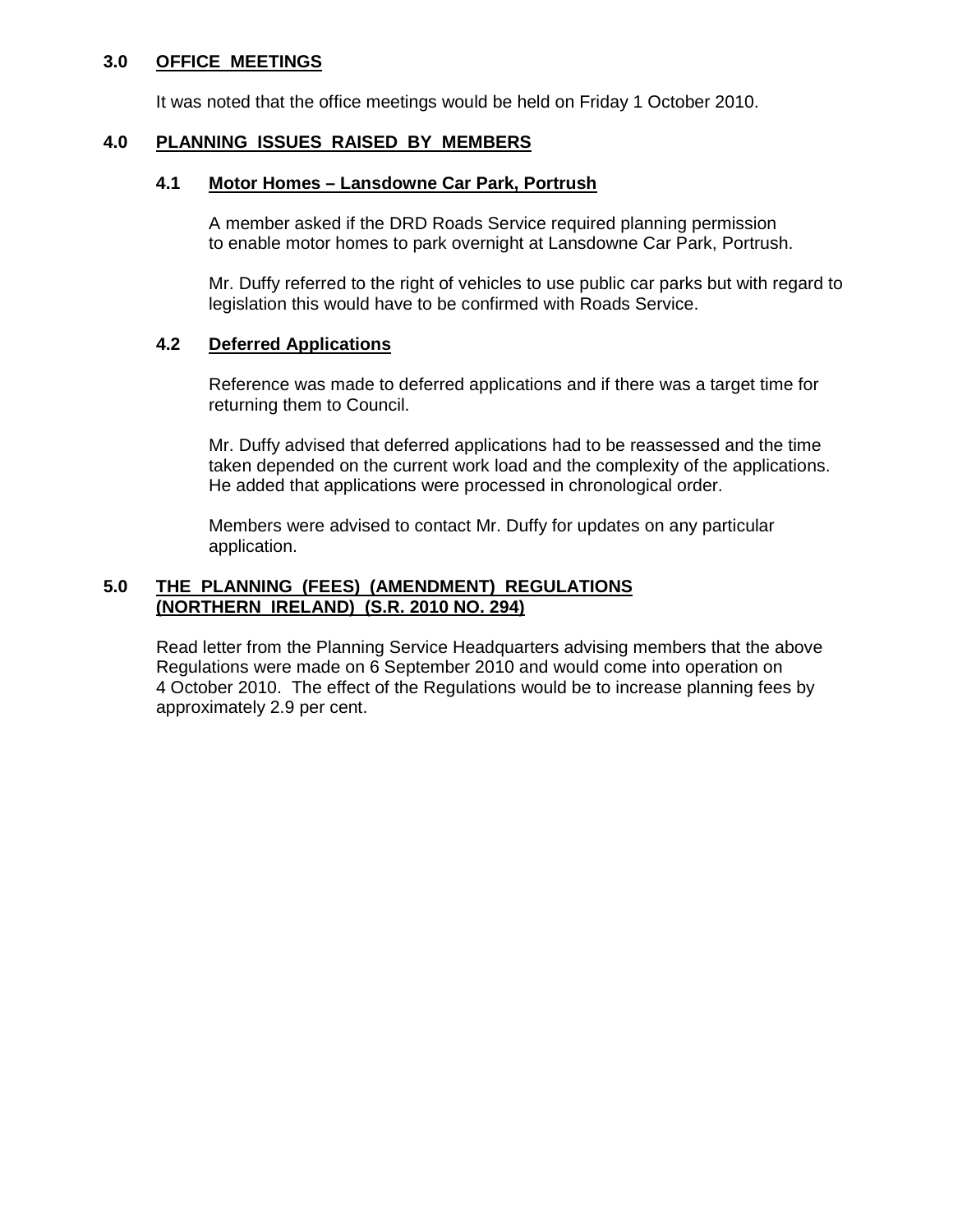## **POLICY AND DEVELOPMENT COMMITTEE**

# **21st September, 2010.**

| <b>Present:</b>                   | Councillor R. A. McPherson, in the Chair                                                                                                                                                                                                                                                                          |                                                                                                                 |
|-----------------------------------|-------------------------------------------------------------------------------------------------------------------------------------------------------------------------------------------------------------------------------------------------------------------------------------------------------------------|-----------------------------------------------------------------------------------------------------------------|
|                                   | The Mayor, Councillor N. F. Hillis                                                                                                                                                                                                                                                                                |                                                                                                                 |
|                                   | The Deputy Mayor, Councillor A. S. Cole                                                                                                                                                                                                                                                                           |                                                                                                                 |
|                                   | <b>Aldermen</b>                                                                                                                                                                                                                                                                                                   |                                                                                                                 |
|                                   | E. T. Black (Mrs.)<br>W. T. Creelman                                                                                                                                                                                                                                                                              | M. T. Hickey (Mrs.)<br>(Items $2.0 - 10.0$ )<br>D. McClarty                                                     |
|                                   | <b>Councillors</b>                                                                                                                                                                                                                                                                                                |                                                                                                                 |
|                                   | C. S. Alexander (Ms.)<br>(Items $2.0 - 10.0$ )<br>D. D. Barbour<br>O. M. Church (Mrs.)<br>T. J. Deans<br><b>B.</b> Fitzpatrick                                                                                                                                                                                    | S. Gilkinson<br>D. Harding<br><b>B.</b> Leonard<br>R. A. Loftus (Mrs.)<br>A. McQuillan<br>(Items $2.0 - 10.0$ ) |
| Officers in<br><b>Attendance:</b> | Town Clerk and Chief Executive, Director of Corporate<br>Services, Head of Performance, Policy and Governance,<br>Economic Development Manager (Items 1.0 - 2.1), Peace III<br>Manager (Items 1.0 - 2.2), Tourism Manager (Items $1.0 - 2.3$ ),<br>Administrative Assistant and Receptionist / Clerical Assistant |                                                                                                                 |
| Apologies:                        | Councillors Mrs. Fielding, King and McLaughlin                                                                                                                                                                                                                                                                    |                                                                                                                 |
| Also in<br><b>Attendance:</b>     | Mr. Andrew Haley, The Paul Hogarth Company<br>(Items $1.0 - 2.1$ )                                                                                                                                                                                                                                                |                                                                                                                 |

#### **1.0 CHAIRMAN'S REMARKS**

 The Chairman extended best wishes for a speedy recovery to Alderman McClure who had been taken into hospital as an outcome of illness.

#### **2.0 DEVELOPMENT SERVICES' REPORT**

The Report of the Head of Development Services was considered (previously supplied).

Matters arising:

#### **2.1 Coleraine Masterplan – Update Presentation**

The Chairman welcomed Mr. Andrew Haley, The Paul Hogarth Company, who was in attendance to present an update on the Coleraine Masterplan.Members noted that Mr. William Cameron, DSD, had been unable to attend the meeting due to illness but would be happy to receive questions from Members.

Mr. Haley outlined the process involved in the project and updated Members on progress with activities currently being undertaken including site appraisal,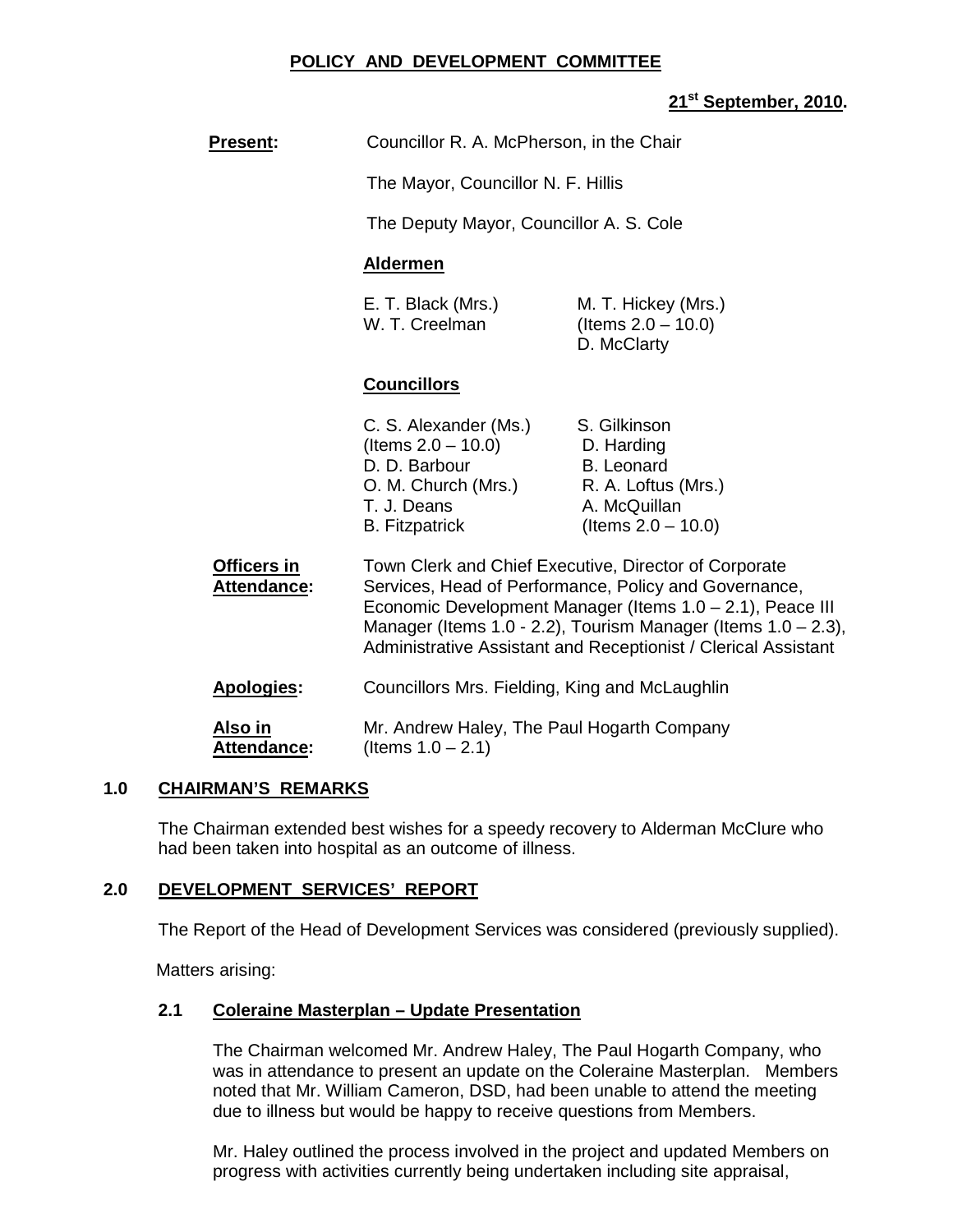stakeholder consultation, town centre health check, retail and commercial leisure capacity study, sectoral capacity analysis and review of documents.

A period of discussion ensued during which Mr. Haley answered Members' queries on various issues and advised that it was hoped to launch the Masterplan in July 2011.

The Economic Development Manager noted a Member's question in relation to progress with other Masterplan projects and would pass this to Mr. Cameron at DSD for response.

It was noted that the Stakeholders' Forum would take place on  $5<sup>th</sup>$  October in Coleraine Town Hall and that individual invitations would be forwarded to Members.

#### **2.2 Peace III Phase 2 Plan Presentation**

Ms. Patricia McCallion, Peace III Manager, was welcomed to the Meeting. Ms. McCallion presented a summary of the North East Peace III Phase 2 Action Plan 2011 – 2013 (previously supplied) and an outline of progress to date. It was noted that the Action Plan had been ratified by Joint Committee and presented to the six councils in the North East Cluster for endorsement.

During a period of discussion Ms. McCallion answered Members' queries on a variety of issues including good practice, community engagement, faith work, focus of Peace III funding and evaluation of programmes. In response to a question relating to support for the Coleraine Museum project, the Town Clerk and Chief Executive advised that following advice on the original application from SEUPB, a re-submission would be made between October – December 2010.

A Member's query on figures contained in the presentation was noted by the Peace III Manager who would respond to Members.

#### **Recommended:**

On the proposal of Councillor Barbour and seconded by Alderman McClarty, that Council endorses the North East Peace III Phase 2 Action Plan 2011 – 2013.

The Peace III Manager was congratulated for work carried out on action programmes to date.

#### **2.3 Regional Tourism Delivery**

 Members noted that, in tandem with the preparations for drawing up terms of reference for a joint review of Council contributions to regional tourism bodies, liaison with the Northern Ireland Tourist Board and DETI around the ongoing delivery of the Causeway Coast and Glens (CC&G) Tourism Masterplan had also taken place. Two specific issues had arisen from these discussions, as detailed in the report.

 During a period of discussion, the Tourism Manager clarified various issues and answered Members' questions. It was noted that the total cost of the review would be £10,000, 50% of which would be funded by the Northern Ireland Tourist Board (NITB). Cost to Council would be in the region of £600.

In response to Members' concerns on this issue, Mr. Thompson suggested that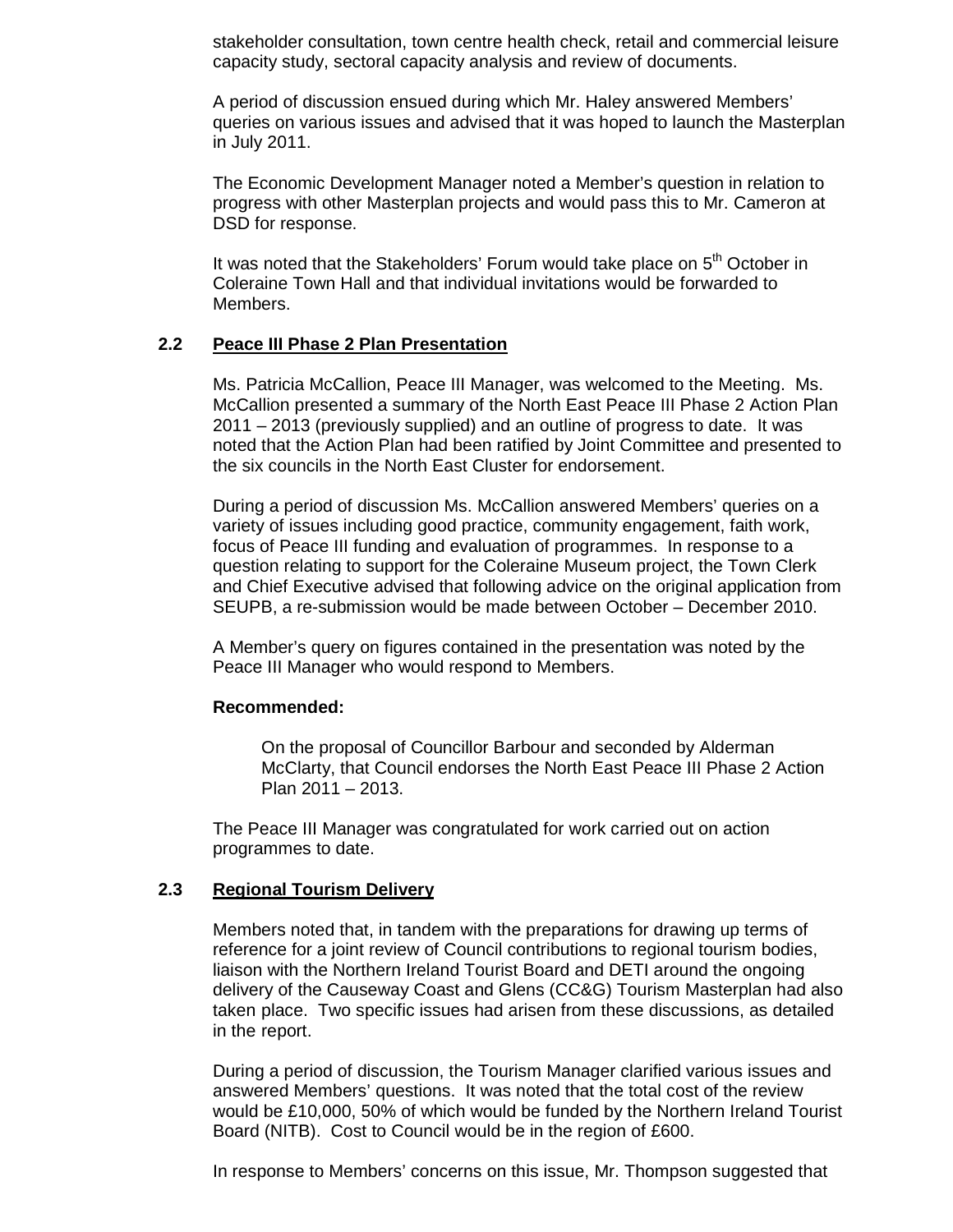the Terms of Reference be brought back to Committee for scrutiny when available.

## **Recommended:**

On the proposal of Alderman Mrs. Hickey, seconded by the Mayor and with fifteen votes in favour and one against, that the review of regional tourism by the CC&G Councils be expanded in order to address the issues as highlighted in the report.

## **3.0 CORPORATE SERVICES' REPORT**

The Report of the Director of Corporate Services was considered (previously supplied).

Matters arising:

#### **3.1 Application for Loan Sanctions**

The Director of Corporate Services presented a request for approval of loan sanctions, as set out in the report.

#### **Recommended:**

That the following loan sanctions be approved:

- 1) Kilrea kickabout area £110,000 2) Waterworld – slides refurbishment £20,000
- 3) Land purchase Portrush Station Square £150,000
- 4) New vehicles **E275,000**

# **3.2 For Information**

Members noted information on the undernoted topics:

- **Abstract of Accounts 2009/10**
- Financial Statement as at 31<sup>st</sup> July, 2010
- **Employers' Pension Contributions**
- **Introduction of International Financial Reporting Standards (IFRS)**
- **Minutes of Audit Committee 29<sup>th</sup> June, 2010**
- **Accounts for June 2010**

#### **4.0 REVIEW OF PUBLIC ADMINISTRATION**

The Town Clerk and Chief Executive advised that work was continuing at a regional level on Business Cases related to the Improvement, Collaboration and Efficiency Programme.

# **5.0 2011 SOMME PILGRIMAGE FOR THE 95TH ANNIVERSARY**

Read letter dated 8<sup>th</sup> September, 2010 from The Somme Association (previously supplied) advising that the pilgrimage to commemorate the 95<sup>th</sup> Anniversary of the Battle of the Somme would depart on  $28^{t}$  June, 2011 and return on  $2^{nd}$  July, 2011.

#### **Recommended:**

(1) On the proposal of Councillor Gilkinson, seconded by Councillor McQuillan and with eight votes in favour and four against, that two representatives be